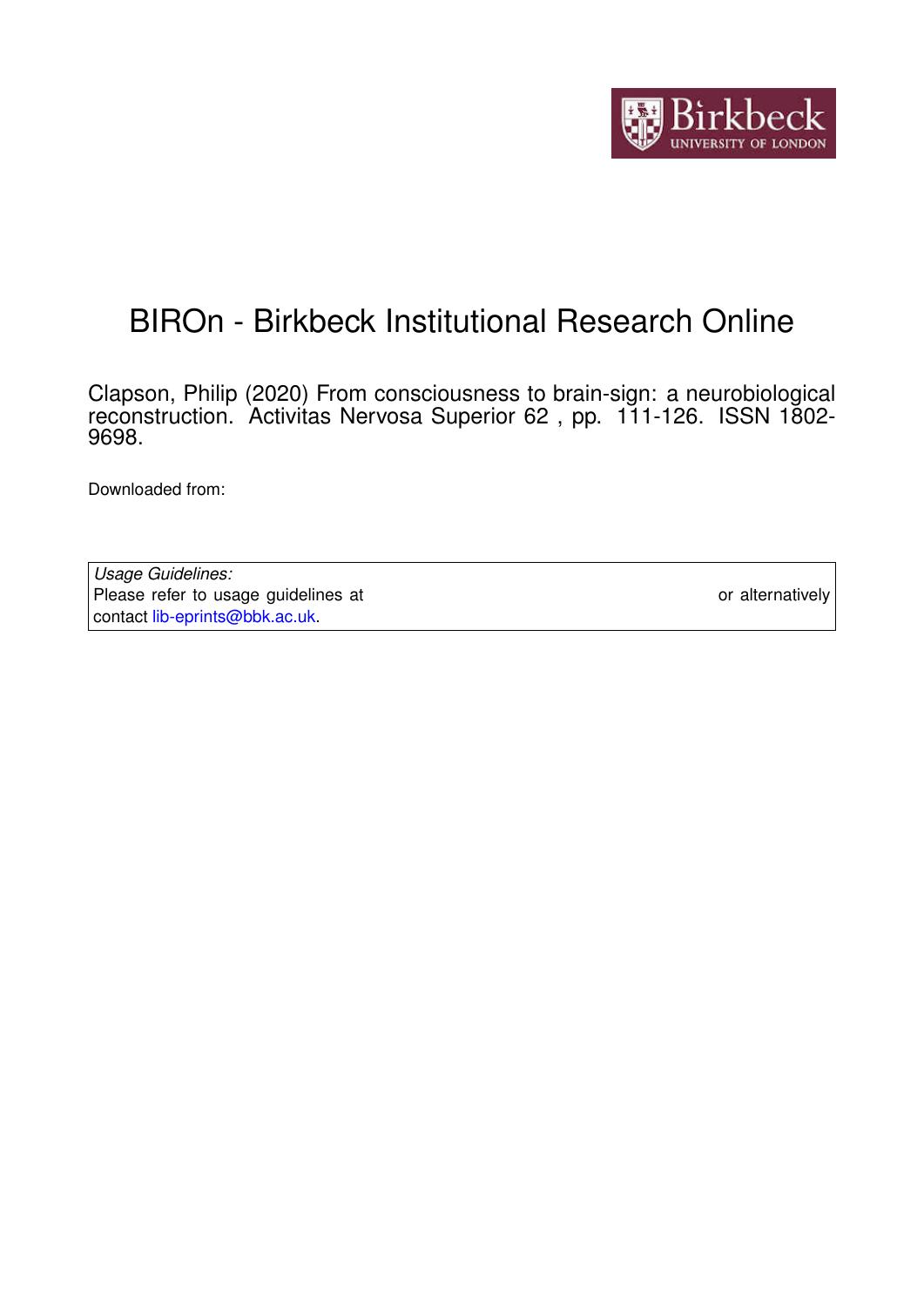#### **REVIEW**

# From Consciousness to Brain-Sign: a Neurobiological Reconstruction



Philip Clapson<sup>1</sup>

Received: 16 July 2020 /Accepted: 1 September 2020  $\circledcirc$  The Author(s) 2020

# Abstract

It may seem obvious we are conscious for we are certain we see, feel and think, but there is no accepted scientific account of these mental states as a brain condition. And since most neuroscientists assume consciousness and its supposed powers without explaining it, science is brought into question. That consciousness does not exist is here explained. The alternative, the theory of brain-sign, is outlined. It eliminates the quasi-divine knowledge properties of seeing, feeling and thinking. Brain-sign is a means/mechanism enabling collective action between organisms. Brain-sign signifies the shared world of that action. Signs are intrinsically physical and biologically ubiquitous. Brain-signs are derived moment-by-moment from the causal orientation of each brain towards others and the world. Interactive behaviour which is not predetermined (as in passing a cup of coffee) is characteristic of vertebrate species. Causality lies in the electrochemical operation of the brain. But identifying the changing world by brain-signs binds the causal states of those interacting into one unified operation. Brain-signing creatures, including humans, have no 'sense' they function this way. The world appears as seen. The 'sense of seeing', however, is the brain's communicative activity in joint behaviour. Similarly for 'feeling'. Language causality results from the transmission of compression waves or electromagnetic radiation from one brain to another altering the other's causal orientation. The 'sense of understanding' words is the communicative state. The brain understands nothing, knows nothing, believes nothing. By replacing the prescientific notion of consciousness, brain-sign can enable a scientific path for brain science.

Keywords Brain-sign .Causal orientation .Consciousness .Interneural communication .Inter-organismcommunication .Neural interpretation

# Introduction

A credibility gap lies at the heart of brain science. While consciousness supposedly illuminates the world, and language subjects its fabric to human mastery, it resists physical description. How it functions is 'explained' by substituting other words for it like 'awareness' or 'experience' which invoke similar nonphysical concepts (e.g. Pennartz et al. [2019](#page-16-0); Frith and Rees [2017\)](#page-15-0). As a generality, neuroscientists identify active areas and conditions of the brain, then attribute to them mental categories as seeing, feeling or thinking, without specifying what they add to, or how they arise from, physical states.

At the same time, nonconscious neural activity is considered so extensive and productive of behaviour that what consciousness does beyond it is regularly asked with no agreed account emerging (e.g. Anderson [2014](#page-15-0); Oakley and Halligan [2017\)](#page-16-0). However, it seems that describing brain function requires mentalist concepts and function (cognition, so-called) while mentality itself is unexplained.

A solution is offered by brain-sign theory. Brain-sign replaces consciousness as the brain phenomenon. It is a biophysical means of interneural communication by organisms about the world (including the organism itself) which facilitates collective action by signifying what in the world is jointly targeted. It results at each moment from the brain's interpretation of its immediate causal orientation towards the world. Causal orientation both positions and can initiate bodily action. However, this is 'invisible' to us as brain-sign, for 'we' are wholly determined by the brain's causal operation over which brain-sign has no control. Subjectivist mental concepts and lexicon, and the mind generally, are rejected as superfluous to science. Signs are biologically ubiquitous and intrinsically physical.

Since brain-sign is characterized by wholly physical processes, the mind-body problem is dissolved. A clear distinction is made between the phenomenon's biophysical operation and its communicative content. Given the coherence of the

 $\boxtimes$  Philip Clapson [p.clapson@bbk.ac.uk](mailto:p.clapson@bbk.ac.uk)

<sup>&</sup>lt;sup>1</sup> Department of Psychological Sciences, Birkbeck, University of London, London, UK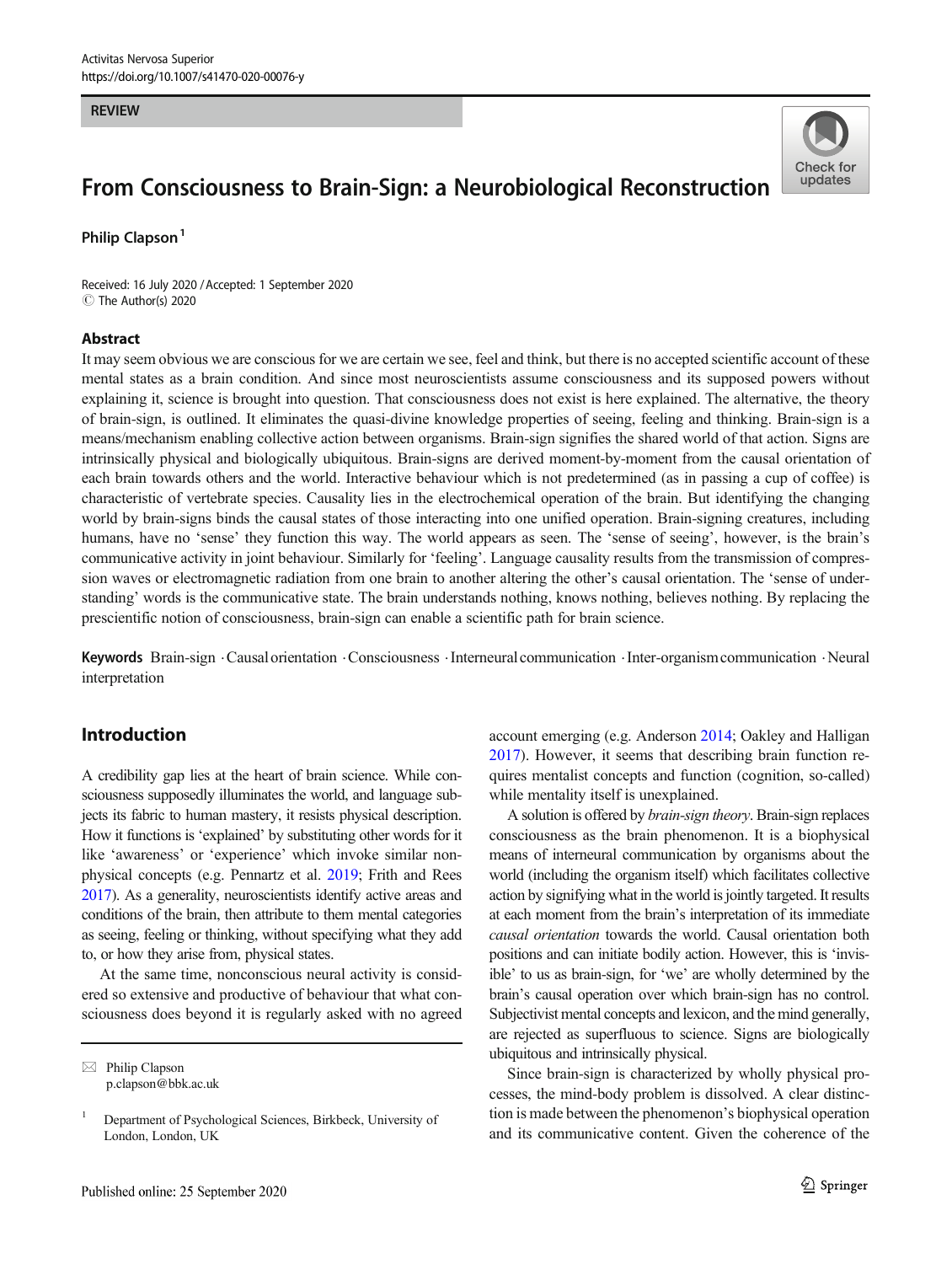theory, proponents of consciousness needs demonstrate why brain-sign theory should not replace the intractable vagueness and implausibility of consciousness.

The three main criteria for developing the theory are to:

- 1 Provide foundations for brain science by replacing consciousness with brain-sign.
- 2 Distinguish the concepts and lexicon of brain science from that of (colloquial) mental states.
- 3 Improve ordinary discourse by a more lucid account of human being and other creatures.

After reviewing the status of consciousness and neuroscience (A Background for Brain-Sign Theory), this text outlines the theory [\(The Theory of Brain-Sign\)](#page-7-0).

# A Background for Brain-Sign Theory

Many problems are raised about consciousness: What is it? How can it be physical? How is it identified in the brain? How do neural states become knowledge? How do we deal with qualia? These questions assume consciousness exists. But consciousness has no scientific validation.

A comparison with the geocentric universe is instructive. On earth, the heavens appeared to move over us. This vastly exaggerated human significance and supported a belief in a divine realm above and a superhuman creator and ruler. Alternatives were anathema. Similarly, the history of mind and consciousness concerns a quasi-divine realm of knowledge by vision, feeling and the power of thought. For many, experience is supportive despite a literature which raises doubts. The following illustrates why a new approach is required.

Christof Koch says: 'Many modern analytic philosophers of mind…find the existence of consciousness such an intolerable affront to what they believe should be a meaningless universe of matter and the void that they declare it to be an illusion…. If I have a tooth abscess, however, a sophisticated argument to persuade me that my pain is delusional will not lessen its torment one iota…. I have very little sympathy for this desperate solution to the mind-body problem' ([2018](#page-15-0)).

In their book The Neurology of Consciousness, Laureys et al. ([2016\)](#page-16-0) state that 'Happily…this book clearly demonstrates that…consciousness [is] a viable subject for scientific study.' (p. ix). But later this passage occurs in an article by Tononi et al. 'Despite the wealth of evidence…it is difficult to converge on a circumscribed set of brain structures that are 'minimally sufficient and jointly necessary' for consciousness [quoting Crick and Koch [2003](#page-15-0)]…. It is also important to keep in mind that, at this stage, we have no idea whether the elementary neural units that contribute to consciousness are local groups of neurons, such as cortical mini-columns, or individual neurons, and perhaps only neurons located in certain

layers or belonging to a particular class' (p. 427). Towards the end is this. 'We still need to understand why certain structures and processes have a privileged relationship with subjective experience' (p. 445).

Nowhere is consciousness or subjective experience explained as either biologically necessary or physically plausible. The Integrated Information Theory (IIT) states that the essential properties are that it 'exists intrinsically' and is 'extraordinarily informative'. It 'exists for the experiencing subject rather than for an external observer' (p. 445). No relation to physical or operational terms is offered.

Neuroscientist David Poeppel says: 'The fact is that we have essentially no idea how the 'stuff of thought' relates to the 'stuff of meat', in the case of speech and language, and much the same is true in virtually all domains of higher cognition' [\(2015](#page-16-0), pp. 142–143). But Poeppel does not tell us what thought is.

In his 2014 book Michael Anderson says that 'When neuroscientists start brandishing the 'c' word [consciousness], there are two predictable reactions: increased public interest and attention and increased scientific scrutiny and criticism' (p. 109). The first involve 'enthusiastic adherents', the second 'question whether we should continue wasting our energy figuring out why the brain appears to be wasting its energy' (ibid.). However, Anderson offers no solution (personal communication); i.e. the problem is dismissed, not resolved, which is characteristic of cognitive neuroscience.

Stanislaus Dehaene reports that 'When I was a student in the late 1980s, I was surprised to discover that during lab meetings, we were not allowed to use the C-word. We all studied consciousness in one way or another, of course, by asking human subjects to categorize what they had seen or to form mental images in darkness, but the word itself remained taboo'  $(2014, p. 7)$  $(2014, p. 7)$ .<sup>1</sup> Dehaene's attempt to define it is this: '[1] The state of wakefulness, which varies when we fall asleep or wake up; [2] attention – the focussing of our mental resources onto a specific piece of information; and [3] conscious access – the fact that some of the attended information eventually enters our awareness and becomes reportable to others' (ibid., p. 8). But this merely references other words for consciousness: 'wakefulness', 'mental resources', 'attended information', 'awareness', 'conscious access'. It does not explain in a more primary and biologically illuminating way.

Lancelot Law Whyte wrote these prescient words in his [1960](#page-16-0) book: 'What does mental mean?... It is here the problem lies. No one yet knows how properly to define 'mental,' perhaps because this can only be done within a valid monism' (p. 63).

Whyte's words illustrate that (1) the problem does not begin with identifying consciousness in the brain for it has no

<sup>&</sup>lt;sup>1</sup> It is still normal for manuals on neuroscience or neurobiology to make no reference to consciousness but to assume that physical states and processes nonetheless result in (unexplained) experience or sensation (e.g. Luo [2016\)](#page-16-0).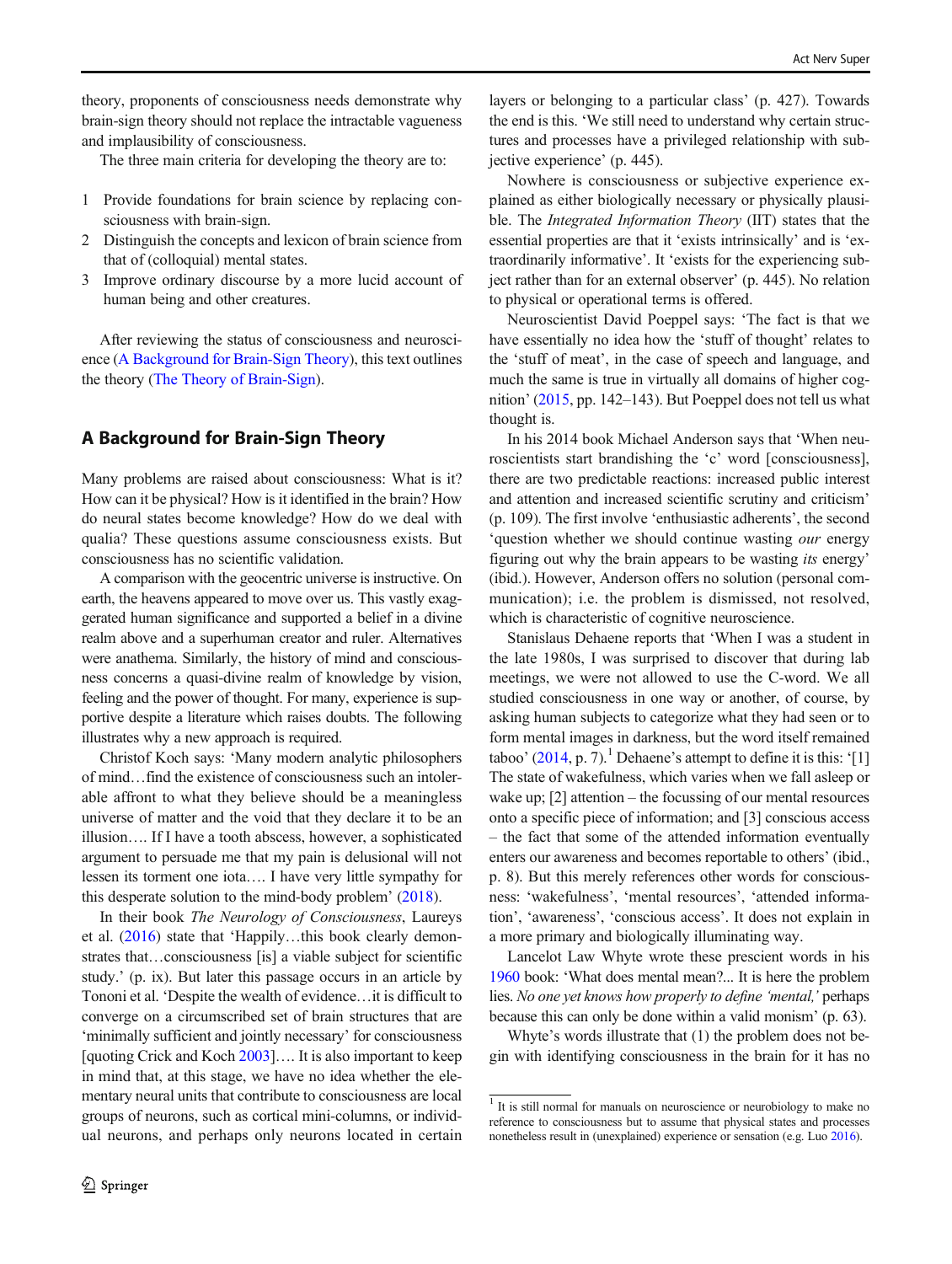scientific definition. (2) There is no adequate explanation of what a definition would be. (3) Nor what language is that could establish it.

Given this context, the following maps the struggle to address the topic.

# The Perfidious Brain

While proponents of consciousness assume that experience is self-revelatory they talk of the difficulty of defining it. Dehaene, for example, says 'The word consciousness…is loaded with fuzzy meanings covering a broad range of complex phenomena' [\(2014](#page-15-0), p. 8). But a science of consciousness would require a clear ontological status and biological function as the brain. If the brain phenomenon is not consciousness then defining it would not involve circularity because the knowledge, which consciousness hypothetically provides, would not exist.

A response might be: 'But where would our knowledge come from? I know the world is right there before me.' Which echoes Koch's complaint: 'A sophisticated argument to persuade me that my pain is delusional will not lessen its torment one iota.' So the first stage entails suppressing the conviction that 'the world is right there before me,' and accepting that 'my torment' must be explicable in scientific terms. Otherwise the organism is elevated from biology by unknown properties. Certainty about my pain and vision must also be explained.<sup>2</sup>

Of course, if humans are not so elevated, they are not as is generally supposed. Herein lies difficulty. For the freedom effected by consciousness ('I make decisions') is an escape from biophysical determinism.<sup>3</sup> How could our behaviour be determined yet our experience tells us otherwise? So strong is the grip of consciousness, the brain is accused of deceiving us. A few examples.

#### Not Getting to the Matter

In his book The User Illusion, subtitled Cutting Consciousness Down to Size, Tor Nørretranders intends to demonstrate what consciousness actually does. 'Consciousness is depth but is experienced as surface' ([\(1991\)](#page-16-0), 1998, p. 288). 'We experience not the raw sensory data but a simulation of the sensation…. We do not experience things themselves. We sense them. We do not experience the sensation. We experience the simulation of the sensation…an illusion' (p. 289). The word 'illusion' applies because we take it we experience what is so between ourselves and the world, whereas the brain has made a construct both by working over masses of sensory data, and discarding the irrelevant. We are presented with a comprehensible result. So the argument goes.

But the language is crucially muddled. 'Raw sensory data' is related to sensory organs, but a sensation occurs as an experiencer's experience by definition. What Nørretranders means to say is that sensation is not of the raw sensory data. Instead he first says that 'we do not experience the sensation', which (assuming consciousness) we do ('we sense them' he says), but then he says 'we experience the simulation of the sensation' which is nonsense. The appropriate question is that given sensory data (more precisely, sensory events) are legitimate expressions about sensory interfaces with the physical world, what, as physicality, is the experiencer's experience of sensation? i.e. what is sensation feeling supposed to be? For without explanation, its elements (experience, sensation, feeling) remain undefined—along with their host, consciousness. And why is it an illusion—to what, to whom? Nørretranders does not reach the heart of the matter.

## Not Getting to Biology

In a footnote in his 2017 book From Bacteria to Bach and Back (p. 335), Daniel Dennett refers to Nørretranders' book as published in the same year as his Consciousness Explained [\(1991\)](#page-15-0), so there was no mutual reference. In Chapter 14 of Dennett's [2017](#page-15-0) book, titled 'Consciousness as an Evolved User-Illusion', he expounds on his computer-model version of consciousness.

'We can list the properties of the tokens on the computer desk-top: blue rectangular 'files'; a black arrow-shaped cursor; a yellow highlighted word in black Times Roman 12-point font…. What are the corresponding properties of these internal, re-identifiable private tokens in our brains? We don't know – yet…. Close your eyes and imagine a blue capital A…. You just created a token in your brain, but we can be sure it isn't blue, any more than the tokens of 'o' that occur in a word-processing file are round. The tokenings occur in the activity of neural circuits, and they have an important role to play in directing attention, arousing associated tokens, and modulating many cognitive activities' (p. 347).

The term 'user illusion' comes from the computer industry. Computer and brain functioning are made analogous. The 'user' (the human being) need not be acquainted with the work

 $\frac{2}{2}$  Overturning Galen Strawson, "There occurred in the twentieth century the most remarkable episode in the whole history of ideas – the whole history of human thought. A number of thinkers denied the existence of something we know with certainty to exist: consciousness, conscious experience.'' Isaiah Berlin Lectures, Oxford University ([2017](#page-16-0)).<br><sup>3</sup> e.g. Antonio Damasio: 'Consciousness is just the latest and most sophisti-

cated means of generating adequate responses to an environment…by making way for the creation of novel responses in the sort of environment which an organism has not been designed to match, in terms of automated responses' ([1999,](#page-15-0) p. 304) (slightly reconstructed) which it does by 'the world of planning, the world of formulation of scenarios and prediction of outcomes' (p. 303).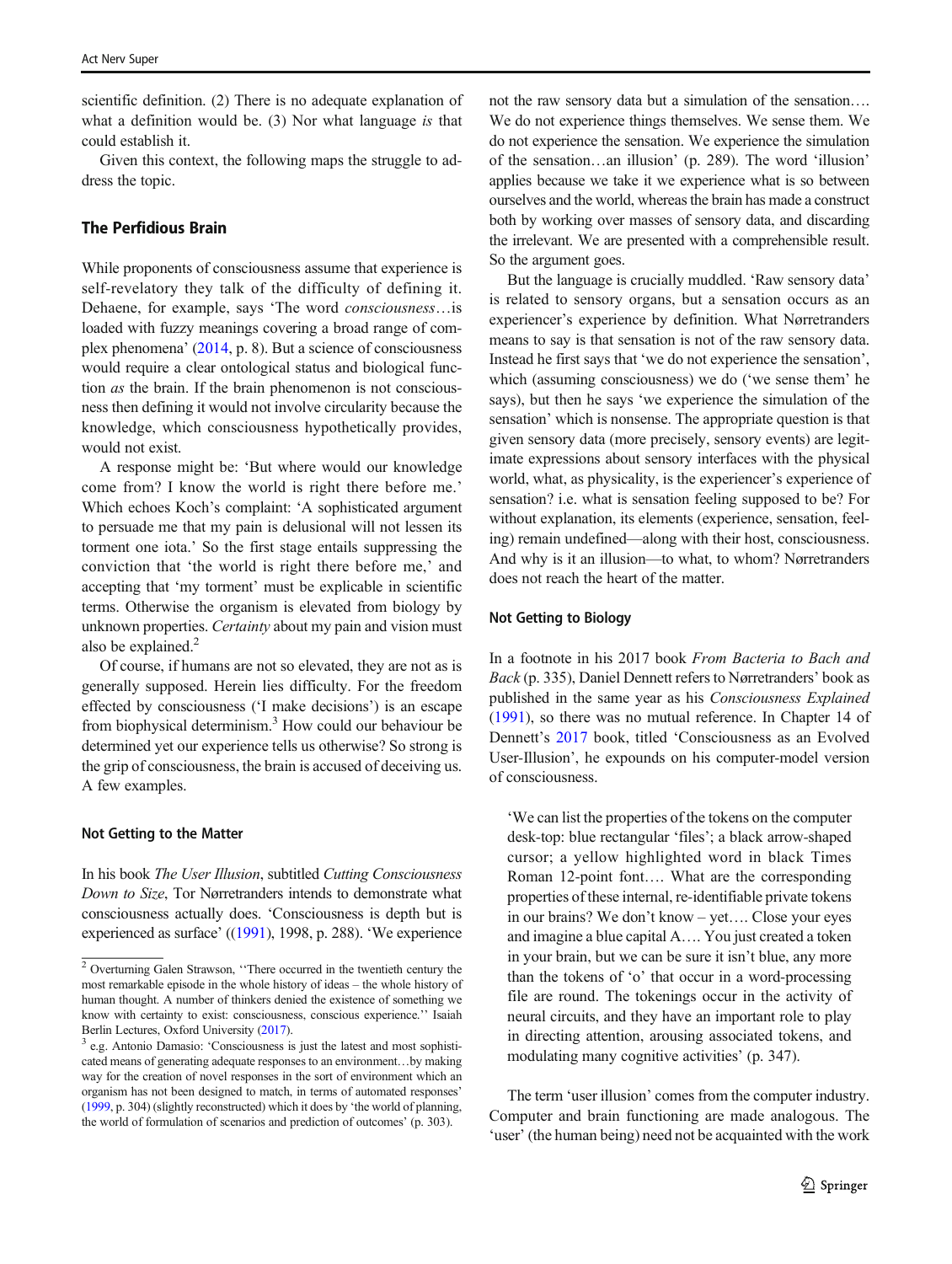the computer does to facilitate ease of (e.g.) screen interface. Likewise, consciousness is, as it were, the brain's interface to itself, the intelligible state of the brain. We can tell that because, sourced by the neural brain, the world is intelligible to us as a mental construct.

Dennett explains consciousness by proposing it emerges from an accumulating hierarchy of simpler physical states, gradually increasing the range of its competence.<sup>4</sup> (He referred to it in 1991 as a 'virtual machine', and still does in 2017.) The problem, however, is not, as proponents of consciousness say, that Dennett has not explained consciousness because it has some kind of being which amassing operational circuits in a hierarchy cannot just become (e.g. David Chalmers [1996](#page-15-0); Ned Block, see below). It is that the brain phenomenon (aka consciousness) has not been given a biofunctional role. Dennett wants to demystify consciousness. But the computer analogy is not explanatory. As with Nørretranders, what is consciousness supposed to do that the brain qua brain states could not? The answer requires a biological explanation, not a computer analogy (cf. Chomsky [2016,](#page-15-0) p. 29).

#### The Explanatory Block of Mentalism

In his 2017 book, Dennett addresses the work of Daniel Wegner and his The Illusion of Conscious Will [\(2002\)](#page-16-0). Here is a relevant passage from that 'groundbreaking' book. 'We can never be sure that our thoughts cause our actions, as there could always be causes of which we were unaware that have produced both the thoughts and the actions…. As Nisbett and Wilson ([1977\)](#page-16-0) have observed, the occurrence of a mental process does not guarantee the individual any special knowledge of the mechanism of this process. Instead, the person seeking self-insight must employ a priori causal theories to account for his or her own psychological operations…. Conscious will is not a direct perception of the relation but rather a feeling based on the causal inference one makes about the data that do become available to consciousness – the thought and the observed act' (pp. 66–67).

As with Nørretranders, we are in a terminological black hole. First of all, consciousness exists but without definition. Then, it is given attributes: 'a mental process', 'knowledge', 'self-insight' (i.e. introspection), the (necessarily conscious) 'person' who has 'a priori causal theories' and 'psychological operations', together with 'a feeling based on causal inference' that 'one [i.e. the mental subject] makes' 'about the data which become available to consciousness' with a 'thought' and an 'observed act'.

Wegner's aim is to escape the involvement of mental life in causal activity because causality belongs to the physical world: 'the [physical] mechanism of the process'. But the explanatory text wholly depends upon mental life, else how can the nature of human being be described? But mental life, specifically consciousness, is not addressed. The index entry for 'conscious mind' sends us to this passage. 'The definition of will as an experience means that we are very likely to appreciate conscious will in ourselves because we are, of course, privy to our own experiences and are happy to yap about them all day' (p. 11). The 'of course' indicates that little is revealed as science. Being 'privy to our own experiences' is opaque. What is identified by 'our'? Is it a sense of self, and what is that vis-à-vis the brain? Then there is 'own'—that which belongs (presumably) to me. But what is myself: how is it owned? How are we 'privy'? How is privy-ness made available? What is an 'experience'?... The book concerns the illusion of conscious will, but the foundational element, consciousness (of conscious will), is never explained. It is assumed in the history of the word and concept only describable by other terms of itself.

#### Could Consciousness Play Tricks?

In an attempt to deal with consciousness and the notion of qualia, or qualitative states, Dennett uses David Hume's seminal comments on causation. 'We seem to see and hear and feel causation every day, Hume notes' ([2017,](#page-15-0) p. 354). But Hume said that this is a special case of the mind's ''great propensity to spread itself on external objects ([1739,](#page-15-0) I:xiv)'…. It survives to this day in the typically unexamined assumption that all perceptual representations must be flowing inbound from outside' (ibid., p. 355). But 'you can't find intrinsic sweetness by examining the molecular structure of glucose: look instead to the details in the brain of sweetness seekers' (pp. 355–356). This is the brain's 'benign illusion'.' And our brains 'have tricked us into having the conviction… that there seems to be an intrinsically wonderful but otherwise indescribable property [i.e. qualia] in some edible things: sweetness' (ibid., p. 356).<sup>5</sup>

The phrase 'our brains trick us' is now a common expression. Nick Chater, who claims there is no unconscious mind, reprises the arguments. 'So, except in a rather uninteresting sense, we aren't really conscious of numbers, apples, people, or anything else – we're conscious of our interpretations of sensory experience (including inner speech) and nothing more. In this light, the tower of levels of consciousness, each built on the last, collapses. It is one more trick played on us by the brain' [\(2018,](#page-15-0) p. 185).

<sup>4</sup> As Dennett says in his 1991 book, 'The way to discharge an intelligence that is too big for our theory is to replace it with an ultimately mechanical fabric of semi-independent semi-intelligences acting in concert' (p. 251).

<sup>5</sup> Kant incorporated the notion of causality into the mind's Transcendental Categories of Understanding in the First Critique (1781, [1787\)](#page-15-0), responding to Hume's critique.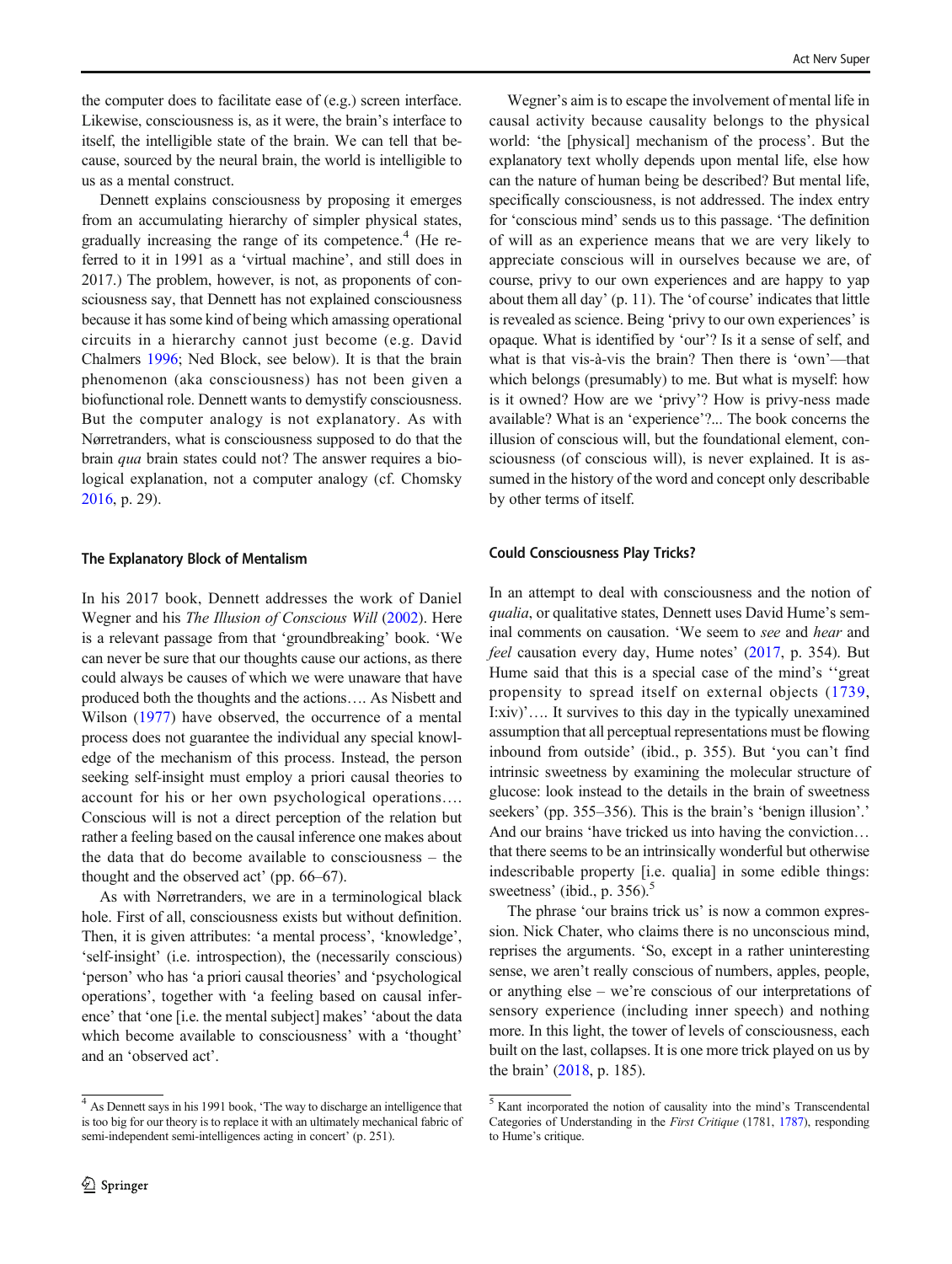<span id="page-5-0"></span>But is it likely the brain, as consciousness, plays tricks on us? (Which 'us'?) What possible survival benefit could that entail?

# Current Non-scientific Nomenclature

Developing a scientific theory of the brain phenomenon is of a different order from a theory of the physical universe (heliocentrism, molecular chemistry, quantum field theory). Although humans and other creatures may be purely physical, theories about ourselves are generated by our brain's capacity for theorizing, and it is that which requires scrupulous exploration.

#### Explanation Which Does Not Explain

In an article titled 'Consciousness and Conceptual Clarity', Ned Block says that: 'The lesson to be drawn is that isolating consciousness in the brain may depend more on being clear about what we are looking for than on massive investments in new technology' [\(2015](#page-15-0), p. 175). He follows with a paraphrase of Kant. 'Concepts without data are empty; data without concepts are blind' (ibid.). This is a seminal point. Does Block achieve it?

He illustrates his point about concept making by contrasting Dehaene's theory of global broadcasting with the results of experimental data from Wolfgang Einhäuser's lab (Frässle et al. [2014](#page-15-0)).

Dehaene, Jean-Pierre Changeux and colleagues [\(2011\)](#page-15-0) advanced a global neuronal workspace theory of consciousness,<sup>6</sup> in which neural coalitions in the rear of the brain (the primary visual cortices) compete for dominance, the winners linking long range with the prefrontal cortex where cognitive functions are located, generating feedback to the visual cortices and thence ignition of the workspace. The workspace becomes widely available to other brain processes. For Dehaene et al. the workspace is consciousness, i.e. it is cognitive functioning. However, the Einhäuser's lab experiments on binocular rivalry, rather than depending on the subject's account of their (cognitive) experience, introduced eye-tracking technology which identified eye movements (left or right). A response resulted from subjects pressing a button without conscious cognition having taken place because they were not required to report it. It was therefore not associated with the global broadcasting theory; frontal processing had not occurred (Block [2015](#page-15-0), pp. 174–175). Thus phenomenal consciousness (Block [1995](#page-15-0)), i.e. conscious activity, was apparently identified without cognition. Block termed cognitive activity access consciousness. As Block says in the ([2015\)](#page-15-0) article, 'Lamme ([2003](#page-15-0)), Zeki, and I do not think that phenomenal consciousness has

no information processing role. We think that consciousness greases the wheels of cognition but can obtain without it' (p. 167). In other words, access consciousness (pressing the button from eye-tracking) is not conscious, but is so when phenomenal consciousness is also active. What 'greasing the wheels' entails is not discussed.

These theoreticians have different accounts about a supposedly fundamental biological construct. But neither tells us what being conscious does, i.e. why it is necessary beyond the causal power of physical brain states. We are not even told by Block what consciousness is, ontologically. He quotes Dehaene concerning his (Block's) position. 'The hypothetical concept of qualia…will be viewed as a peculiar idea of the prescientific era' [\(2014,](#page-15-0) p. 221). But since Dehaene does not tell us why 'we' as consciousness are an ignition of the brain rather than just physical processes operating, there is no guide for the matter.<sup>7</sup>

#### Is the Brain Phenomenon Really Consciousness?

There is another dimension. Why does consciousness exist at all? Before Freud, Nietzsche stated that 'For the longest time, conscious thought was considered thought itself. Only now does the truth dawn on us that by far the greatest part of our spirit's activity remains unconscious and unfelt' [\(1974](#page-16-0), p. 262). Under Freud's aegis, this generated a profound change in human self-conception in the twentieth century. The causal soul was replaced by anatomical function, though Freud failed to establish how. Nietzsche had an additional insight (cf. Hume/Kant). "Explanation' is what we call it, but it is 'description' that distinguishes us from older stages of knowledge and science…. How could we explain anything? We operate only with things that do not exist' (ibid., p. 172)—i.e. mental constructs. This is what Nørretranders et al. aim at: the illusory nature of consciousness. (Use of 'explain' in this text assumes Nietzsche's point.)

However, John Bargh said in [2005](#page-15-0), 'If we are capable of doing something effectively through nonconscious means, that something would likely not be the primary function for which we evolved consciousness' (p. 52). But Bargh hypothesises that 'metacognitive consciousness [i.e. being aware of 'my' conscious content and therefore being able to influence it] is the workplace where one can assemble and combine the various components of complex-motor skills. This is a development of the human species because [quoting Donald [2001,](#page-15-0) p. 8] 'whereas most other species depend upon their built-in demons to do their mental work for them, we can build our own demons'' (p. 53). (The tenor of the Baars/ Dehaene workspaces.) Bargh continues: 'The purpose of

<sup>6</sup> Derived from the global workspace theory of consciousness developed by Bernard Baars (e.g. [1997](#page-15-0)), as acknowledged in the text.

 $<sup>7</sup>$  Dehaene et al. retain this position in [2017](#page-15-0). 'What we call 'consciousness'</sup> results from specific types of information-processing computations, physically realized by the hardware of the brain.' Also introduced is self-monitoring.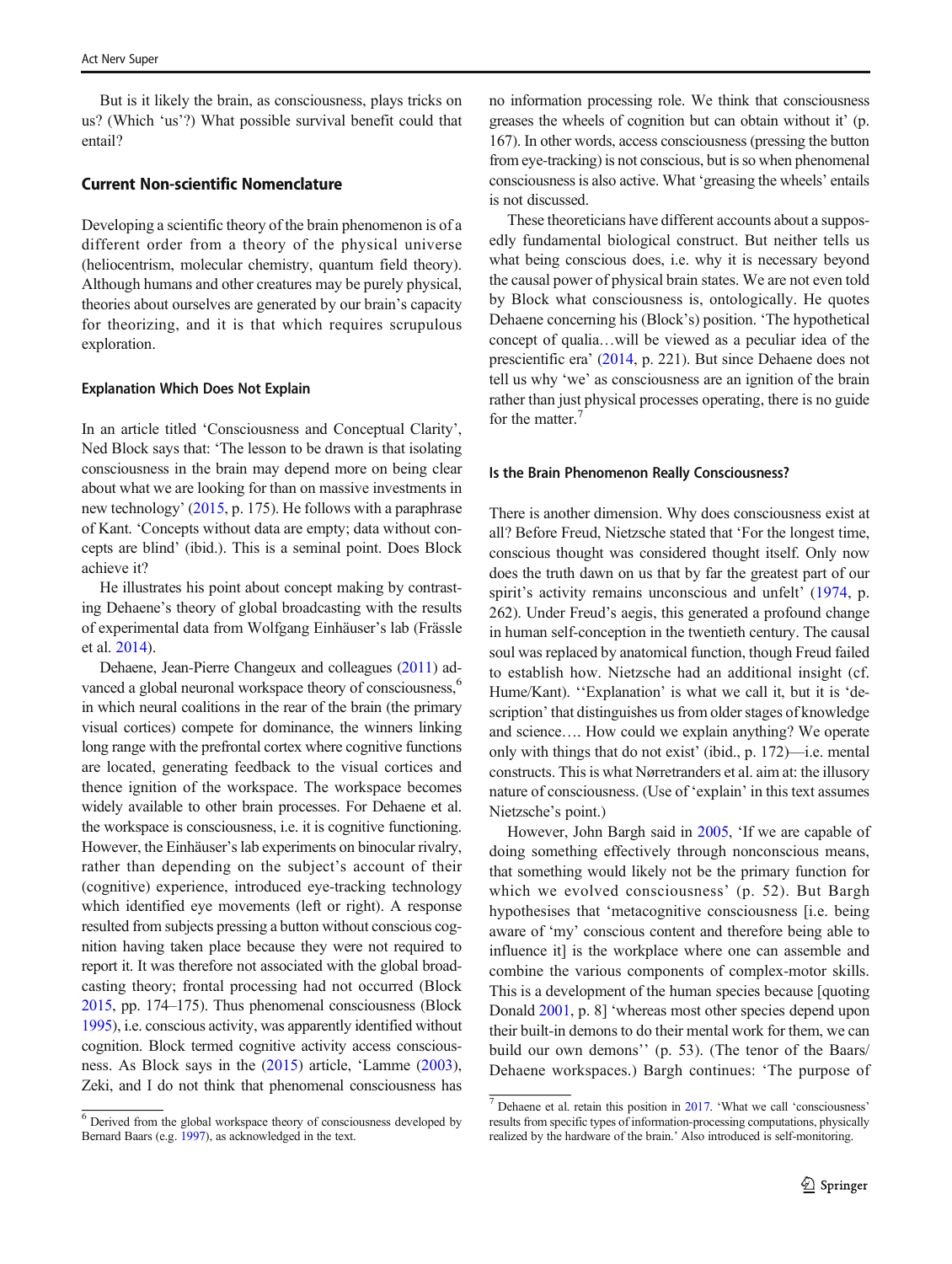<span id="page-6-0"></span>consciousness – why it evolved – may be for the assemblage of complex non-conscious skills…. People have the capacity of building ever more automatic 'demons' that fit their own environment, needs and purposes. As William James [\(1890\)](#page-15-0) argued, consciousness drops out of the processes where it is no longer needed' (ibid.).<sup>8</sup>

This has ironic consequences for psychology, for 'the evolved purpose of consciousness turns out to be the creation of ever more complex nonconscious processes' since, according to Bargh, consciousness has a 'limited capacity nature' (referencing Baumeister et al. [1998](#page-15-0)), (ibid.).

But that implies psychology or cognitive science cannot be neuroscience's sought-for descriptive account of brain function, for psychology depends upon the causal properties of mental states—seeing, feeling, thinking, willing, motivation. Indeed, Peter Carruthers, in his Interpretive Sensory Access Theory (ISA), and from extensive analysis, says: 'If there are no conscious decisions then…there is no…conscious agency…. If there is no conscious agency, then there are no con-sciousness agents' ([2011](#page-15-0), p. 379). But he does not then expunge consciousness. He avoids commitments regarding its nature (ibid., p. 373).

None of this solves the underlying question, why what has been supposed as consciousness need exist. But authors do not break free from it. The question remains: Why does all brain work not occur without consciousness, particularly when it is apparently so limited?

#### Does Consciousness Make Sense?

Moving forward, David Melnikoff with John Bargh in [2018,](#page-16-0) debunk the conscious/unconscious typology of mental processes. Type 1 is efficient, unintentional, uncontrollable and unconscious. Type 2 is inefficient, intentional, controllable and conscious. They say 'This…typology has grown more popular with each passing decade. In just the past 5 years it has shaped empirical and theoretical work' on numerous areas of research, e.g. emotion, religiosity, interview bias, judgement and decision making. They continue: 'Popularity of this magnitude is typically reserved for ideas that have withstood decades of conceptual scrutiny and empirical vetting, so it is no surprise that the Type 1/Type 2 distinction has a reputation among many researchers of being uncontroversial, even axiomatic. But this reputation, it turns out, is undeserved.' On the contrary 'There is no evidence that processing features cluster together into two groups; and there is substantial evidence they do not.' Each of the areas is explored in the light of experimental research. They say, with some urgency, 'It is time that we…come to terms with these issues. With organisations like the World Bank and Institute of Medicine now

endorsing our highly speculative and frequently misleading typology, we cannot afford to wait.'

They point out that with four sets of binary features in each of the two types, there are  $2<sup>4</sup>$  possible combinations. However, the typology proposes only two, leaving 14 non-applicable. Unlikely, they claim. Intentional goes with conscious and controllable presumably on the assumption that consciousness has the power of intending and controlling what is done. Unintentional, unconscious and uncontrollable are the inverse.

Here is one of their examples. ''A bat and a ball cost \$1.10 in total. The bat costs \$1 more than the ball. How much does the ball cost?' People almost invariably generate an initial answer of 10 cents, but the correct answer is 5 cents.' The immediacy of the response is uncontrolled (Type 1) while at the same time is consciously intended (Type 2), thus obviously breaking the typology. It is not that the wrong answer is caused by the failure to work it out correctly but rather that the conscious intention is to answer but is uncontrolled (unconscious).

One might say (which the authors do not) that the wrong answer is generated unconsciously (Type 1), which is why it is uncontrolled and, as it were, passes seamlessly through consciousness (Type 2) without further analysis (i.e. it is not controlled). For the immediate answer to the question is 'obvious' from the question's phrasing (\$1.10 cost and \$1 more-than, leaving 10 cents). Further thought is required to get the right answer.

But is thinking conscious, or is it, as Bargh hypothesised in 2005, a more elaborate unconscious activity pre-generated via consciousness? If so, here is an alternative analysis. While a correct answer might seem to result from consciousness (Type 2), since it evidently passes through it, it is the unconscious that can generate a delayed but ultimately efficient correct answer (Type 1), which would align with the typology if it too was uncontrolled (Type 1). That is, consciousness has no immediate impact at all despite the experimental assumption it is intended. Thus the typology fails, as the authors are aware but do not analyse in this example.

They summarise: 'Given that there are at least three dissociable ways in which a process can be unconscious, it makes little conceptual sense to talk about consciousness as a unitary processing feature that can co-occur with other features.' This again undermines the disciplines of psychology and cognitive science, for what is demonstrated is the total absence of a viable mentalist vocabulary (conscious/unconscious) related to scientific concepts.

# Summary

Mental life is opaque (Carruthers' word) and problematic rather than precise and relevant to neuroscience. It lacks scientific definitions. Its function has no agreed interpretation. It is di-<sup>8</sup> These ideas already exist in Nietzsche's writings. visive since either our very being appears to demand it (Koch,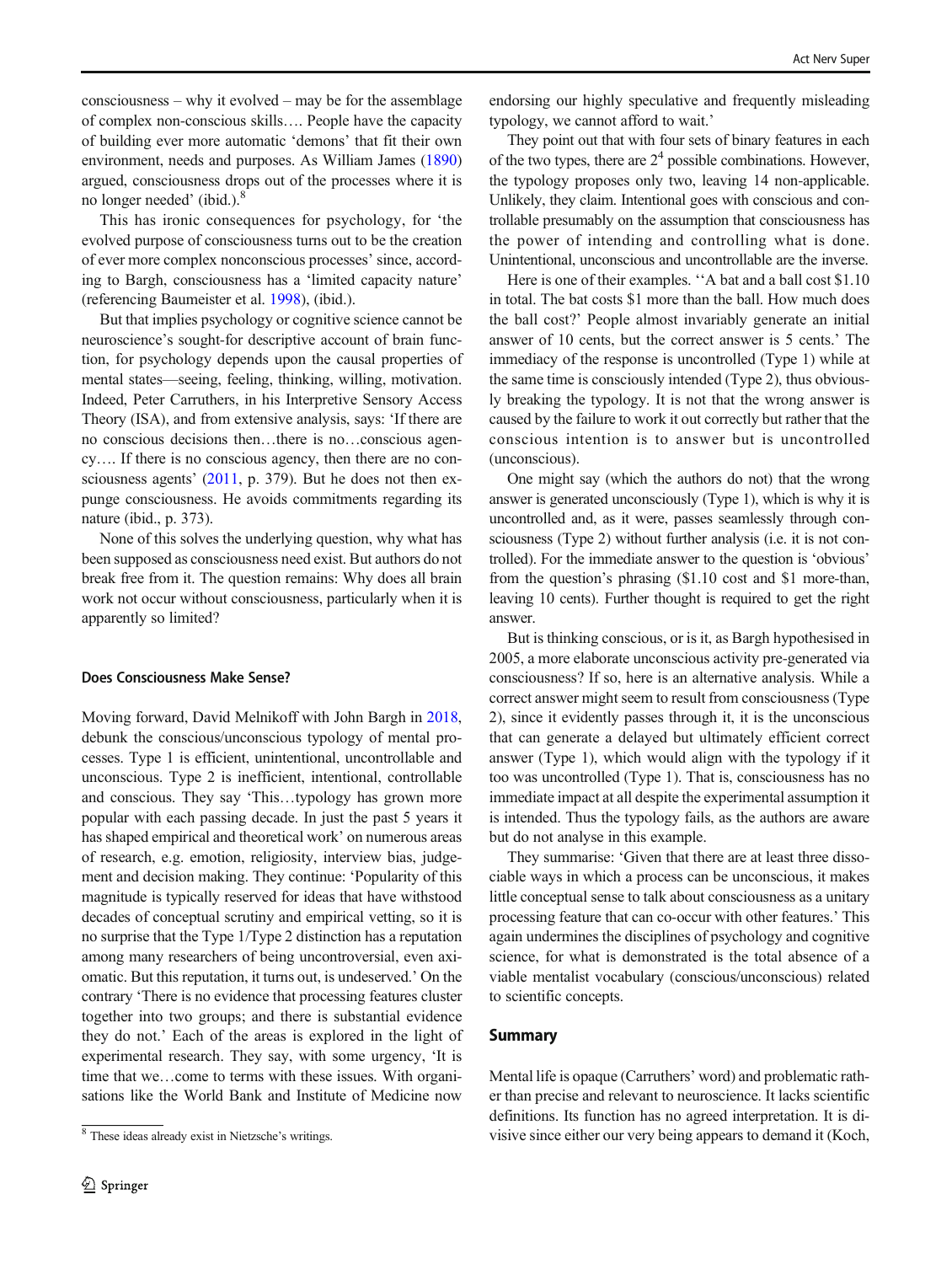<span id="page-7-0"></span>Strawson), or scientific impetus forces implausible solutions (Dennett, Dehaene, Tononi). Indeed, Dehaene says that 'no experiment will…show how the hundred billion neurons in the human brain fire at the moment of conscious perception. Only mathematical theory can explain how the mental reduces to the neural' [\(2014,](#page-15-0) pp. 162–163). In a similar vein David Poeppel says: 'Bridging virtually all domains of higher cognition and neurobiology in an explanatory fashion requires the formulation of computationally explicit linking hypotheses' [\(2015,](#page-16-0) pp. 143, slightly rearranged). Mathematics is a vital tool. However, it is the mentalist assumption that is the source of the crisis in theorising, not the absence of computation. As Bargh and Melnikoff say, the current conscious/unconscious schemata is 'systematically thwarting scientific progress.' The following is a brief outline of an alternative.

# The Theory of Brain-Sign

Science requires an account of the brain phenomenon with a plausible physical schema. While mind, soul and spirit address the mystery of human being, they are linked to notions of divinity; in the case of mind, what Paul Churchland dubbed 'folk psychology' [\(1981\)](#page-15-0).

Here is the key analytical issue, referenced in '[Current](#page-5-0) [Non-scientific Nomenclature](#page-5-0)'. We are the object of scientific enquiry (mind/consciousness) and the means of enquiry (as mind/consciousness). Consciousness, as means and object, is presupposed without identifying whether consciousness is actually consciousness ('[Is the Brain Phenomenon Really](#page-5-0) [Consciousness?](#page-5-0)' and '[Does Consciousness Make Sense?](#page-6-0)'). Is the 'we' that enquires, apparent in Koch's cry, a scientific entity? 'A sophisticated argument to persuade me that my pain is delusional will not lessen its torment one iota.' Koch does not justify the 'me' scientifically. It is a subject harbouring the divinity (the knower knowing) within the mentalist lexicon.

Actually, there are three topics to be dealt with, not two. They are (1) the function of our 'presence' in the universe, i.e. what are 'we' as the brain phenomenon? (2) The physical nature of that phenomenon fulfilling a coherent biophysical function, and therefore (3) the physical actuality of the brain phenomenon.

What is required is a way of reconstructing concepts and evidence so that a plausible scientific model appears from the ruins of a prescientific construct. Of course, given the history, this will require a fundamental change in our self-conception.

# Locating Brain-Sign

Currently, and for thousands of years, humans have taken communication with others for granted because the world is immediately available as seen. Given this is impossible, for the brain is isolated in each organism's skull denying it direct access to the world, consciousness, as a theory, provides the resolution by positing seeing and hearing (or the sense of seeing and hearing, cf. Nørretranders). But if consciousness is a myth, how could brains communicate about the world?

The answer is by signification, for signs are inherently physical. Consider the death's-head hawkmoth. The European variety can move about devouring honey in the hive of honeybees because it emits chemicals (a pheromone) whose properties are akin to those of bees, and it is thus 'unnoticed' (Moritz et al. [1991\)](#page-16-0). The sign, the chemistry, does not facilitate communal action but it does render moths insensible to bees. More relevantly, a tiny brown pufferfish, identified off the coast of Japan, creates in 7 days elaborate symmetrical wheel-shaped designs in the sand with its fins to attract a female to lay eggs in the middle which it then fertilizes (Barrington et al. [2014](#page-15-0), pp. 184–187). The sign engenders collective action which aids the species survival. How do these creatures know to do this? They do not. Their actions are generated by Donald's 'built-in demons' developed in evolutionary time. Dennett [\(2017\)](#page-15-0) refers to this activity as competence, not comprehension.

But there is crucial differentiation in organisms' biophysical sign usage. Bargh/Donald state it is between built-in demons and humans who 'can build [their] own demons'. The use of pheromone chemistry by insects (and others) to generate cooperative action, or to defend or deceive, is well-documented. This sign communicates at a comparatively primitive biological level, as well as for humans. But it is functionally constrained. More elaborately, honeybees convey to others the route to pollen by the angular relation to the sun (and other factors) in their 'dance'signs. This is accomplished by altering receivers' brain states via intervening electromagnetic radiation and compression waves. But whilst more elaborate than pheromone release, the function remains precise. The dance is an instruction. The pufferfish employs further complexity, for whilst the wheel design is an instruction if followed, it appears to have an 'acceptance-or-not' role for the female. Moreover, the sandscape is modified to achieve a result, which is a remarkable technical development.

An evolutionary transition is taking place. Organism cooperation moves from instruction (molecular or behavioural) to an operation which is neither genetically preestablished or mimicked. It demands continual adaptive behaviour, as in one person passing a cup of coffee to another, i.e. without predetermined responses. Dynamic interaction. Not only is this more elaborate, it needs a means/mechanism to facilitate it. That is brain-sign.

### The Missing Link—Causal Orientation

The brain phenomenon, brain-sign, represents the world and the response of the organism to the world; what mentalism supposes as seeing and emotion. But (mental) seeing and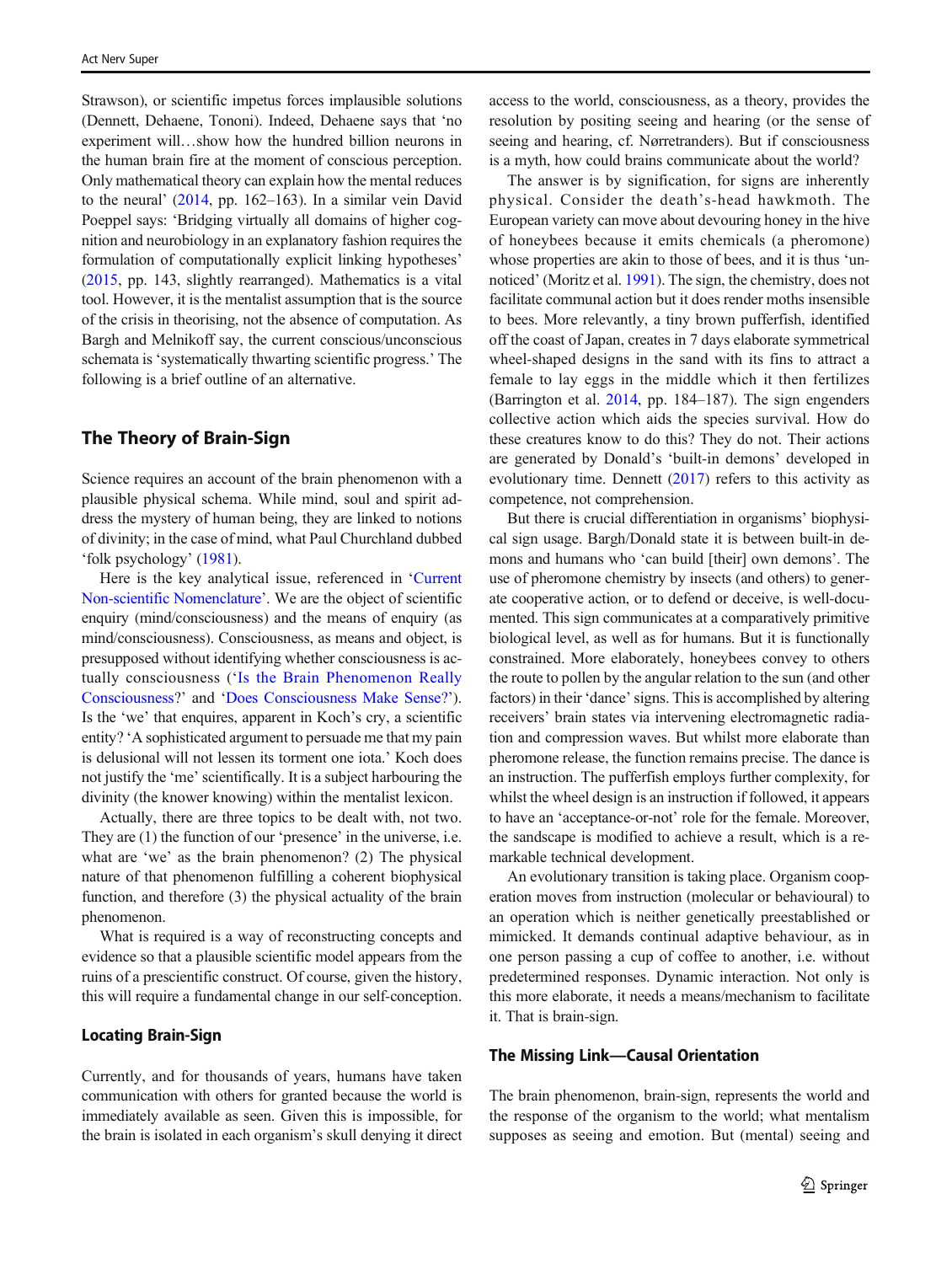<span id="page-8-0"></span>emotion are held to spring from the physical brain as different kinds of entities from the brain and each other. Mentalism is prolific, Dehaene's'fuzzy meanings covering a broad range of complex phenomena.' Seeing, hearing, sensing, smelling, thinking, judging, discriminating, pain, depression, excitement, boredom, passion, shame, love, contempt, guilt, hope, confidence, etc. These are understood, not merely as personal attitudes, but, hypothetically, states of the mind/brain.

Brain-sign theory, however, has a straightforward explanation for the origin of them all. For something determines what segment of the world (including the body) is to be represented. Assuming the brain itself causes the organism to act, it is the brain's immediate causal orientation towards the world (i.e. the brain's activated structures and electro-chemical status). In the case of seeing, what causes what appears are the specific elements of the world of the current causal orientation, including the organism itself. (Which is why the world can be seen in different ways depending on the brain's causal orientation.) But the brain does not see because its causal orientation has already determined what will happen. The brain phenomenon is the brain's interpretation of its causal orientation towards the world as that world. (Which is supported by the experiments of Benjamin Libet (e.g. [1983](#page-16-0)) in which a subject's 'chosen' action neurally precedes awareness of it.) But why would it do that if the image is not involved in its action?

Brain-sign is a means/mechanism by which brains jointly establish the domain of collective action from the successive causal orientations. If A passes B a cup of coffee, each brain continually interprets its shifting causal orientation so signifying the cup and the ongoing interaction within the local environment. The cup is identified between hands and bodies from the time of inception to receipt. Thus brain-sign is not an external instruction one to another, as the bee dance or pufferfish wheel. It is the content of the in-the-world transaction which each causal brain must continually establish to effect it. This includes, of course, the 'sense' of each individual being in that world.

Still, the question might be asked: If causality belongs in the physical brain operation, why do brains have to signify the world in which that operation takes place? The answer is that both the complexity and precision of interaction demands sustaining what the transaction is about. Brain-sign is the mutual reference for the brain/body action, though it is obviously not the actual world (cf. Kant, Nørretranders, Dennett, et al.). In action, they are one biophysical unit, not two or more.

# Foundation and Evolution

Brain-sign did not develop so that complex interactions could take place. That would counter evolutionary theory. The hypothesis is that the internally generated representation of the world and responses to it result from the increasing causal possibilities of evolving brains in relation to the world,

particularly in vertebrate species. In numerous situations, representations became sustained as the world-object of causal brain structures—and thence, under natural selection, come to act as a communication medium/mechanism, greatly expanding possible behavioural complexity. Representations do not add to causality for the organism itself: they become the communicative means of the interaction process.<sup>9</sup> For the pufferfish, the wheel pattern is communication in the mating act. It operates in the time-sequence of mating. However, increasing levels of cooperative interaction in mating behaviour occur. Many species of birds, for example, build nests for egg depository which is interactive, though the female is often dominant. In evolutionary time interaction occurs with much more advanced levels of reciprocation—for elephants, dolphins, apes and humans. Thus Bargh's underminings of consciousness are given a scientific reconstruction, and science itself a plausible physical genesis (i.e. with no conscious/ unconscious dichotomy).

This is a new domain of biological explanation. Credibility may be enhanced by a biological parallel between brain-sign as representational states of world objects, and the cellular 'colouration' and design of the chameleon and cuttlefish, or the surface markings of butterflies acting as deception. Other body structures, too, in which aspects of the world are 'mimicked' for defence, for example, stick and leaf insects, the Phasmatodea (Butler [2012](#page-15-0)). Brain structures are certainly more elaborate than body surface structures, not least because they continually change, as does causal orientation. How the brain mechanism is constructed is as yet unspecified. Tononi et al. say this about consciousness (above); but they have the more intractable problem of explaining consciousness itself.

Coincident to the neural representations of the world, brain responses to the world are internalised for signification (socalled emotion, etc.). These are temporally linked to world representations but are also sourced from the organism's causal orientation.

# Brain-Sign: an Outline

Causal orientation is the crucial link from brain to brain-sign. Organisms do not act from seeing, thinking, feeling or belief. They have no motives for what they do. These explanations are brain generated without scientific constraint: they are prescientific. Brain-sign theory initiates a new biophysical account of organisms. Here are fundamental elements of brainsign structure.

 $9$  By contrast with, e.g. Tomasello [2014;](#page-16-0) see Clapson [2016](#page-15-0). Also this discounts references Dennett makes ([2017](#page-15-0), p. 342) to McFarland [\(1989\)](#page-16-0), Dawkins and Krebs ([1978](#page-15-0)) and others, in which the ability not to reveal the organism's 'current state to competitive organisms' is as significant as the ability to communicate. For generating representations is not required for that behavioural operation, nor is it explained how representations could be causal, i.e. the mind-body problem.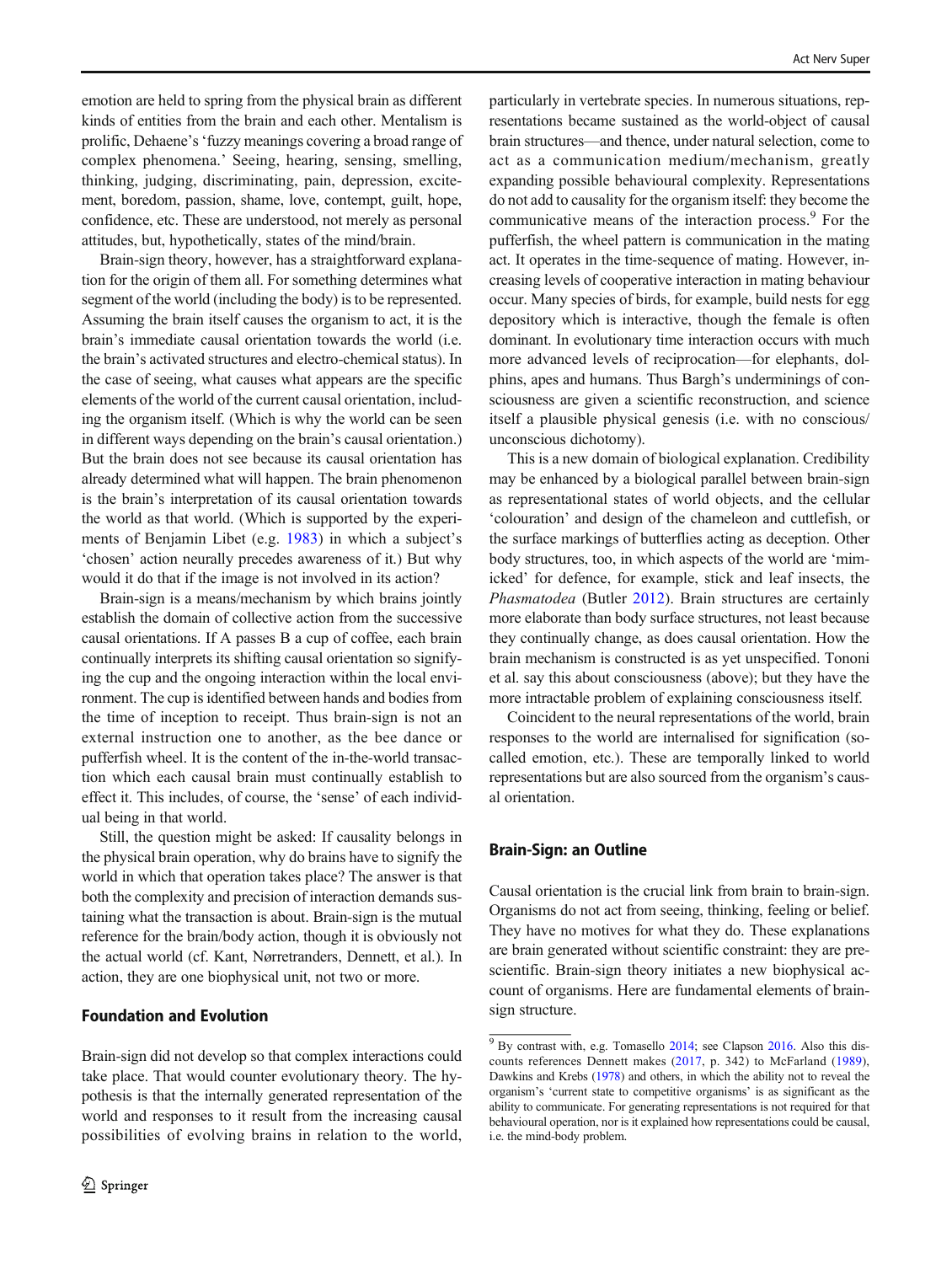- <span id="page-9-0"></span>i Categories-of-the-world
- j The biophysical marker
- k Categories-of-interaction
- l Brain-sign language

#### Perception Redesigned

From infancy, the organism explores the world. But the infant does not learn to see. The brain/body becomes acquainted with objects by establishing, in neural structures (termed assemblies or networks), causal responses to surfaces, substantiality, construction, behaviour characteristics, native environment and use. By sensory input and interaction with the world (eyes, ears, bodily contact, tongue), and thence brain association, neural instruction about action in the world is built. As gradually developed, the brain interprets its causal orientation towards the world thus generating brain-signs—portrayals of the world and the organism's response to it, which signify in joint behaviour. Parents and children begin to engage beyond purely autonomic activity.

As a theory, mentalism's seeming to see is replaced by an 'invisible' capacity for interneural communicative acquaintance with the world implicit in everyday behaviour. It is not apparent to our lived lives. Thus the account moves from conscious/unconscious duality to causal orientation and interneural communication—the sought-for scientific monism (ref. Lancelot Law Whyte). Brain-signs are part of the organism's survival arsenal.

The sense of seeing (and other senses) is the signification of the vast assembly of neural structures that enable behavioural and cooperative possibilities of the brain and body.<sup>10</sup> It is a communicative shorthand for the brain's operational capacity in numerous potential situations. What is predominant in 'seeing' is the image. But the organism's so-called sense of seeing is actually the brain's outward act of neural communication, whether another organism is present or not. The 'sense of seeing' an apple conveys causal possibilities in relation to apples as physicality: eatability, grown on trees, makes cider, what Eve passed to Adam, and so on, the particularities dependent on the brain's immediate causal orientation. So, a signified wall entails the behavioural feature of not walking into it. The brain will not be communicating actually if no other organism is present, but its biological status is communicative. Thus the mentalist terms 'consciousness',

'experience', 'awareness' etc. have no underlying neural associations. Brain-sign theory states that there is nothing in the world the brain can know (cf. Nietzsche et al.).

A luminous example of brain-sign's improvement over psychology occurs with the notion of attention. In the well-known experiments of Daniel Simons and Christopher Chabris ([1999,](#page-16-0) 2010), individuals concentrating on a video game of basketball fail to notice a person in a gorilla suit appearing, chest pounding, and departing. The phenomenon was given the term 'inattentional blindness'. It even occurs if viewers are warned of an irrelevant event beforehand (Chabris and Simons [2010\)](#page-15-0). Brain-sign theory rejects inattentional blindness: the brain sees nothing so it cannot be blind. The brain's causal orientation is the basketball game which the resulting brain-sign signifies. This straightforward neuroscientific explanation replaces what has seemed a mental fallibility. Indeed, the flyer for the Chabris/Simon [2010](#page-15-0) book states that 'Our minds don't work the way we think they do.' Yet the mind is retained as a valid entity—ironically personifying the flyer. Similarly, Carruthers refers to this experiment in an interview ([2018](#page-15-0)) but, despite asserting that 'consciousness is not what we generally think it is,' he maintains it, so fixated is human culture.

So returning to '[The Theory of Brain-Sign](#page-7-0)', we can say that (1) 'Our presence in the universe' is a biophysical condition of neural communication; (2) 'The physical ontology of the phenomenon' is that of a sign; and (3) 'The physical actuality of the brain phenomenon' is structures and conditions of the brain, as yet to be determined. Of course, brain-signs between organisms are not identical. They are adequate for a biocommunicative role.

'Perceptions' in their many forms (sight, hearing, touch, taste) are termed, as brain-sign content, categories-of-theworld for obvious reasons. They are not input to cognitive mechanics (Kant's engine of reason) or any form of 'what it's like' (Nagel [1974](#page-16-0)). They are output serving communication about the world of causal orientation. The organism does not perceive: the world comes into being as brain-sign for interneural communication.

\*

It is appropriate to place the brain-sign account within the literature. (If the reader wishes to continue the brain-sign narrative, skip to the next section.) Firstly, the use of the term 'seeing' by contrast with 'perception'. Whilst they are used interchangeably, perception is often associated with a more complex condition. Jan Koenderink and Joachim Krueger, in their 2017 article, express this difference. The word 'seeing', or 'vision' as the authors say, assumes the world is directly and accurately present to the observer. 'The central problem [for rationality] is the present emphasis on inverse optics – the [supposedly] objective nature of objects and environments [as seen].' By contrast, they propose the world is a construct in which the organism's species, and thus sensory modalities, are incorporated together with its particular history ('expectations,

 $\frac{10}{10}$  Edmund Husserl developed his notion of the life-world (Lebenswelt) in which we exist in the world with its objects around us—the experience we take as normal and simply assume. His last published book, Crisis ([\(1954\)](#page-15-0), 1989), influenced by Martin Heidegger's Being and Time (([1927](#page-15-0)), 1962), distinguishes the experienced world from the scientific account of the world. Phenomenology sets out to describe the experienced characteristics. Brainsign, as the portrayal of the world from the brain's causal orientation, is scientifically founded and eschews phenomenology as scientifically incoherent.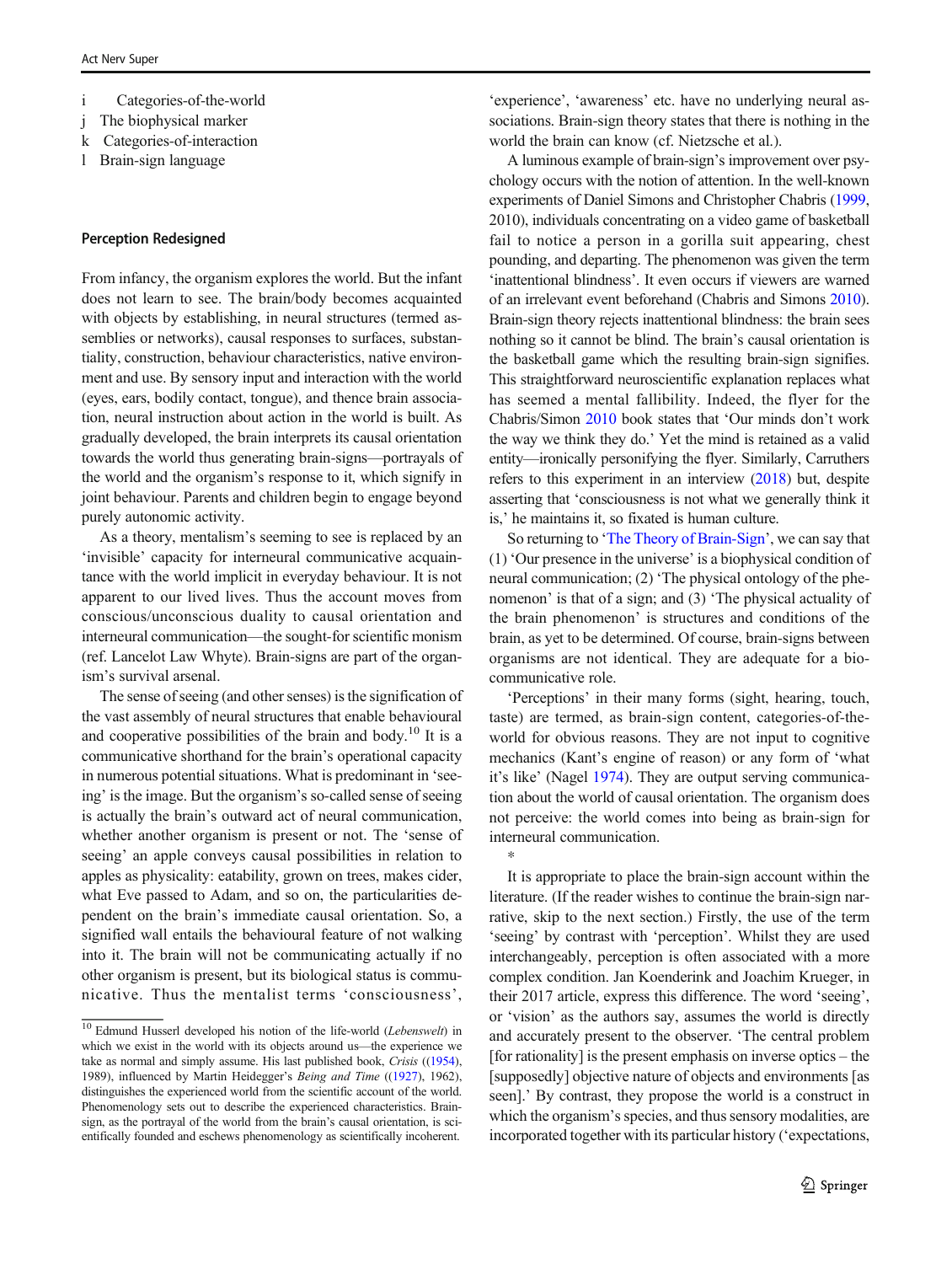conjectures, and theories') which affect the perceiving state (cf. Nørretranders, et al.).

Brain-sign theory certainly agrees the brain phenomenon is a construct: it derives from the causal orientation of the organism's brain. But whilst distancing their account from rationality's non-biological 'all-seeing eye', they preserve mentalism and its elevation from the physical. No explanation is offered for its causality.

The second and linked topic is enaction or enactivism. As John Stewart puts it, ''The world' as it can be diversely known by living organisms from bacteria to contemporary humans is actually brought about, 'enacted', by the cognitive organism itself' [\(2014,](#page-16-0) p. 27). This is the so-called embodied mind (or cognition, the topic presaged in the book by Varela et al. [1991\)](#page-16-0). Alva Noё, a pioneer of the approach, says that 'At the ground of our encounter with…different objects – appearances in one modality or another – is sensorimotor skill' [\(2004](#page-16-0) p. 107). Being embodied means that mental states are not disembodied entities (Descartes) or with irreducible qualitative properties (Chalmers). Appearances result directly from bodily actions in the world.

Brain-sign theory sympathises. There are no causal mental states and brain-signs are generated from brain/body causality. Moreover, Stewart comments that 'the majority of epistemological positions…share a commitment to objectivism' and this makes enactivism 'an unusual point of view'. However, neither Noё nor Stewart explain the biophysical function of world appearances. Why are they there at all? Stewart even says, 'We humans are profoundly social beings' (ibid.) without arriving at brain-sign theory. This characterises a diverse literature, $11$  which probably accounts for its failure to gain unified assent—Thomas Kuhn's 'normal science' [\(1962\)](#page-15-0).

This failure is mentioned by Matthew Cobb in his [2020](#page-15-0) book (p. 251) in relation to the book by neuroscientist Gyӧrgy Buzsáki ([2019](#page-15-0)). Buzsáki, working in the actionbased genre, says 'Cognition can be understood only as a social phenomenon that transcends the brain of an individual' (p .228). But his fascinating account is still consciousnessbound, not brain-sign.

#### The Subject (I, Self) Redesigned

For mentalism, the I is crucial for experience, and is conceptually central; hence Koch's 'my pain is [not] delusional'. But Koch's discomfort is a communicative neural event. The causal orientation from which 'pain' is interpreted signifies the organism should do something about it. This was Descartes' explanation, but he proposed it was divinely sourced (effectively endorsed by Chalmers' 'hard problem' and Block's phenomenal consciousness). 'Pain' per se is a category-of-

the-world. The response to pain, the 'discomfort', will be addressed in the next section.

In brain-sign communication, each organism is identified as unique. As content, 'pain' is conjoined with the biological identification of that organism, the biophysical marker, which replaces the mental subject. Marker and 'pain' exist together as biophysical communication. Koch's 'sense of himself experiencing pain' can be helpfully identified by others in a shared world, neurally generated. Koch does not experience this fact for neither Koch nor pain exist in the mentalist sense (The Perfidious Brain).

Kant is partly right when he says that 'Through this I… nothing is represented than a transcendental subject of the thoughts [or pain] =  $X'$  [\(1933](#page-15-0) p. 331). But Kant was expressly talking of a non-physical mind that thinks or has pain. Brains are physical; they do not think or have pain.

But how do we account for thinking about ourselves or our thoughts—meta-consciousness? How do we address knowing we are in pain? Daniel Wegner claims we (our selves) are 'privy to our own experiences'. Certainly, we seem to think about things in the world and in ourselves, which are notionally quite different, because the object is in different places outside and inside. But this is fallacious. There is no inner world: there is one physical world of which brains are part, and brain-signs are physical structures.

Our so-called inner life is interneural communication, whether we suppose we have pain ('feeling') or know we have it ('reflection'). The construct of brain-sign is the biophysical marker plus the location of content in the only place it could be—the body  $I$  am (in Koch's case a tooth). 'Becoming aware of it', so-called, is neurally communicating it. Saying 'I have pain in my jaw' follows the initial brain-sign and differs from it. The intent of saying it (before it is said) is not a mental reflection (or realisation) of being in pain. I.e. the supposition we think about ourselves as a self experiencing mental entity results from the theoretical structure of mentalism forced on us from infancy without question.<sup>12</sup> So, beyond the contortion of our face, another brain can identify and associate with (quasireplicate as signification) our brain's condition, when told, because brain-sign creates a common world. This is neither empathy as a dualist mental function, nor simulation theory as a mind state. But the latter is in-tune with brain-sign theory.<sup>13</sup>

Thus the philosophical notion of apperception (Descartes, Leibnitz, Kant)—the awareness of self being aware of the world—is superseded by the neuroscientific account of interneural communication. It occurs in our dog/cat (and other creatures) and is mistakenly supposed as mental selfhood. A creature 'recognizing itself' in a mirror (dolphins,

<sup>&</sup>lt;sup>11</sup> For example, *Embodiment*, *Enaction*, *and Culture* (Durt et al. [2017](#page-15-0)).

<sup>&</sup>lt;sup>12</sup> As Will Storr puts it: 'The controlled hallucination inside the silent, black vault of our skulls that we experience as reality is warped by faulty information. But because the distorted reality is the only reality we know, we just cannot see where it's gone wrong' (Storr [2019,](#page-16-0) p. 62). <sup>13</sup> See, e.g. Carruthers [2011,](#page-15-0) p. 224 and below.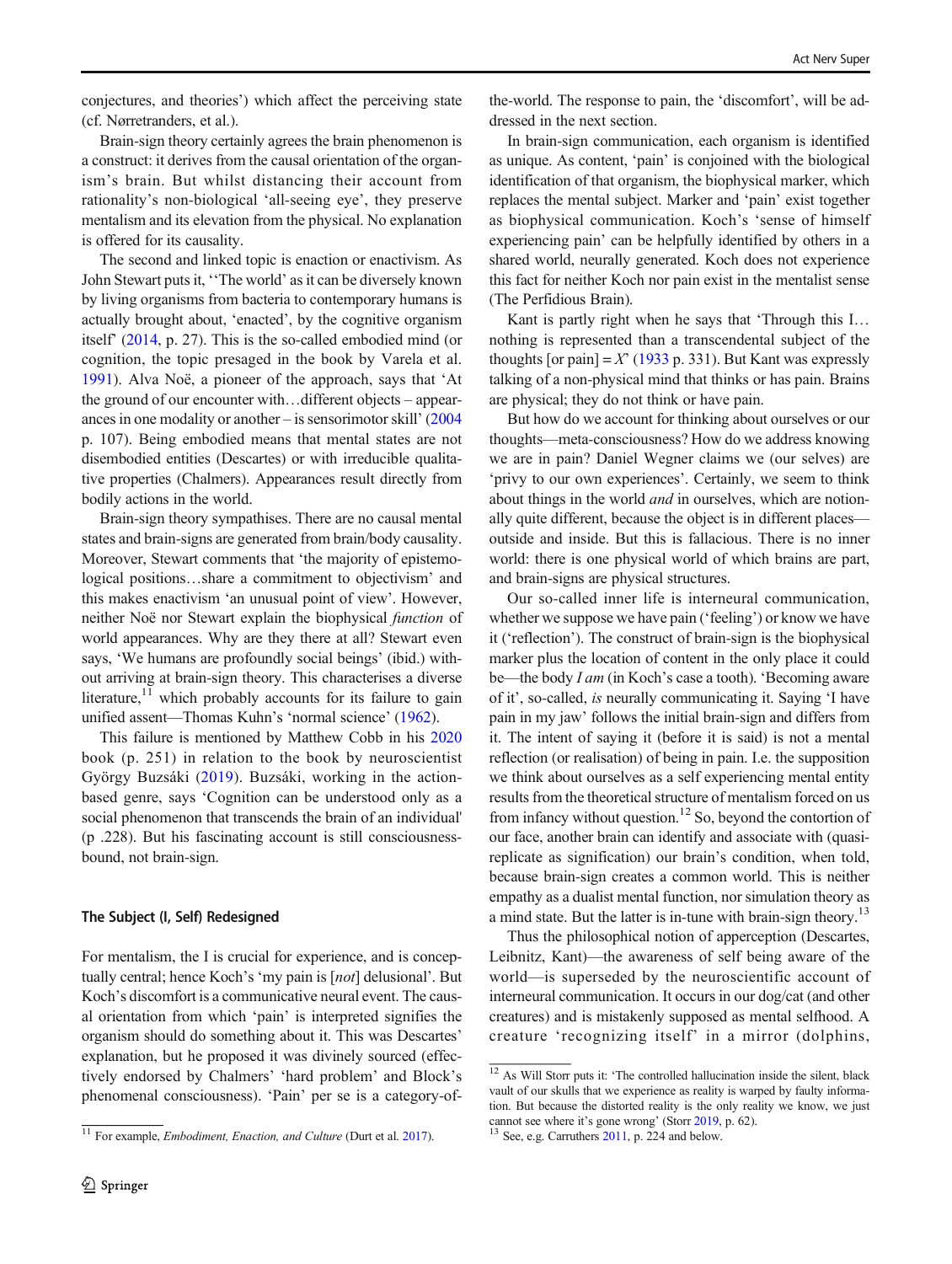chimpanzees) is not recognising a mental self. It has an additional behavioural ability towards its body. Inside its head, it still signifies its interaction with others.

Here is another example. We are startled by an unbidden and very strange 'thought'. And, as if peering into the depths, 'we' say to 'ourselves': 'How could I have thought that bizarre thing?' But just as the bizarre thought occurs spontaneously, so does the questioning 'reflection'. However, it is not an introspective action by a mental I questioning a hidden (unconscious) interior producing bizarre thoughts.

The bizarre thought is a brain-sign construct from the brain's immediate causal orientation. It is discontinuous with prior brain events. The brain constantly organizes and expresses its operation. Its processes are not controlled (or accessed) by a conscious or rational mind.<sup>14</sup> But since the event is unrelated to prior causal orientations, the brain generates a communicative brain-sign noting its unrelated character. Because brain-signs function communicatively, the supposedly reflective event is, in principle, still communication with others. It is formed with the biophysical marker and a new causal orientation pointing towards the construction of the bizarre 'thought' by a fictive self/mind. The prior 'thought' is not coincident with it but, in these following brain-sign constructs, it hovers behind and before it temporarily. The notion of self-inquiry does not describe the brain's operation, for the biophysical marker does no work beyond identifying this organism.

This description makes three points. (1) The biophysical marker is not a mental subject that can actively inquire into its mind. (2) Having identified the role of brain-sign, there is no question of ownership of thoughts by a mental subject. (3) As brain-sign, we are the brain's explanation of its state which functions as the common world with others.

Certainly often no communication takes place. But the brain does not discriminate in its autonomic creation of brain-sign for it does not know what it is doing. Overproduction is characteristic of biological processes.

\* Now again it is important briefly to distinguish this account from others in the literature. It has become fairly common to state that the brain makes up stories, significantly influenced by the work of Michael Gazzaniga on split-brain patients (his 'left brain interpreter', e.g. 2011; also on consciousness, 2018). But in doing so the brain has no access to any kind of (transcendent) knowledge beyond the conditions of its own neural functioning. Here is an account from Nick Chater.

'Our flow of conscious thought, including our explanations of our own and others' behaviour, are creations of the moment, not reports of (or even speculations about)

a chain of inner mental events. Our mind is continually interpreting, justifying and making sense of our own behaviour, just as we make sense of the people around us, or characters in fiction' ([2018](#page-15-0), p. 6). 'There is no inner world' (ibid., p. 8).

Brain-sign theory agrees the brain phenomenon is a creation of the moment and the brain generates an account of itself (further below). That there are no unconscious mental states is certain for none are conscious. But Chater's mind and consciousness are given no biophysical credence, rendering 'interpreting, justifying and making sense' gratuitous. In particular, the conscious subject is completely absent. So to whom is 'our' behaviour made sense, and how does that happen? Surely sentences occur. 'Looking at the page in front of me as I type, I have the feeling that I see words everywhere' (ibid., p. 41). But this I has no scientific validation. It is simply assumed because it is how one talks (or types).

In a somewhat similar way, Dennett persists in not explaining consciousness whilst continuing to use the term. The issue is his fixation on language. He says, according to Patricia Churchland, that 'without language, an animal is not conscious. That includes nonlinguistic humans.' ([2013](#page-15-0), p. 204.) She demurs (after Panksepp [2010](#page-16-0)): 'Being conscious enables the acquisition of language, not the other way round' (ibid., p. 205).

Indeed, Dennett does not explain the conscious subject, the self. His view in 1991, repeated since, is that 'If you think of yourself as a center of narrative gravity…your existence depends upon the persistence of that narrative…which could theoretically survive many switches of medium' including (apparently) immortality if your name, the 'center', is in print (p. 430, emphasis added). You are simply information. Thus is consciousness wiped out by his inapt computer analogy.

In brain-sign theory, the biophysical marker replaces the conscious subject (there is no consciousness) and endorses Churchland's claim about animals and nonlinguistic humans. For example, she proposes that 'when my dog Duff sees me packing my suitcase and looks downcast…he is feeling the sadness of imminent separation…probably similar to my own' (ibid., p. 249). The problem for Churchland is that 'feeling sad' is scientifically unexplained.

On the other hand, Peter Carruthers, denier of conscious agency, says that 'While selves exist, they…should be thought to comprise all of the mental states…within the agent (the vast majority of which are unconscious)' ([2011](#page-15-0), p. 380). (Note the conflict with Chater.) But by not eliminating consciousness and saying it is not epiphenomenal, he commits the self to vacuity.

#### Emotions, etc., Redesigned

Another element of brain-sign is categories-of-interaction. By contrast with world representations, these express the organism's response to the world (cf. '[Foundation and Evolution](#page-8-0)').

 $\frac{14}{14}$  For Kant, the 'considered' self of reflection (the 'empirical' I) is an ordinary representation, not a manifestation of the transcendental I of consciousness.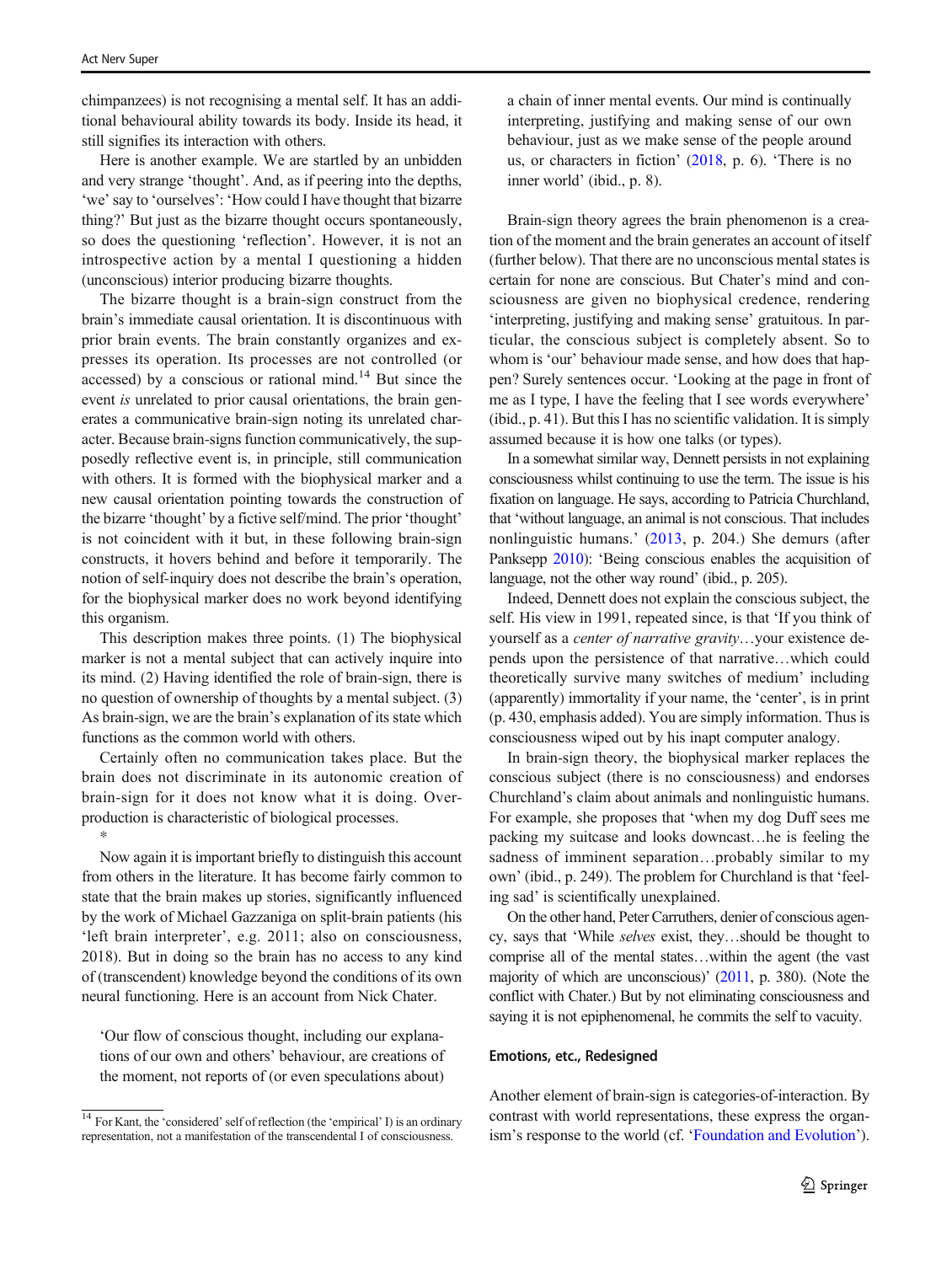They also result from the brain's interpretation of its causal orientation and coincide with categories-of-the-world.

Mentalism, as a theory, states that if a lion appears before us we see it and feel fear. Brain-sign theory says we do not see it or feel fear. The brain and body react, but they do so purely as physical structures which includes signification to facilitate interneural communication about the world and the body's response to it. Whilst the complexity of language is a distinction between humans and other creatures, humans are not distinct from (many) other vertebrate creatures in the generation of brain-sign (Patricia Churchland and her dog).

As a high-level generality, categories-of-the-world are generated from activity in the neocortex; categories-of-interaction from the limbic system, the amygdala being a prime locus. The limbic system is older phylogenetically, but these two areas are influential on each other. That 'emotion interacts with cognition has become a fairly well accepted notion' states Luiz Pessoa ([2013](#page-16-0), p. 2).

Both categories derive from the causal orientation, so while an aim of neuroscience should be the identification of where and how brain-sign is located, it is equally necessary to determine where and how causal orientation occurs. The implication is that the brain's causal status has states of fast recurring reportability from which brain-sign is derived.<sup>15</sup> This must be a condition with identifiable physical characteristics, by contrast with consciousness where neural assemblies are representationally intelligent (by unspecified means) and, as it were, glow, feel, sense and emote (cf. Tononi et al. [2016;](#page-16-0) Dehaene [2014](#page-15-0)—as above).

Koch says'I feel the pain'. How can matter feel pain? Or be upset about it? Brain-sign theory resolves this because 'we are' a neural construct, not a mental event. States of (supposed) anger, adoration, envy, gratitude, serve interneural communication directly and are not merely behavioural attitudes. They do so because, as signs, they are a common brain occurrence, which is a tacit justification for their role. Antonio Damasio says: 'The thing to marvel at …is the similarity not the difference [between organisms in emotional expression]' [\(1999,](#page-15-0) p. 53). However, his subsequent statement is that 'emotions produce quite reasonable behaviors' (ibid., p. 54 emphasis added). But the physical generator of an organism's behaviour is not an emotion; it is its causal orientation from which brain-sign derives. This renders brain science tractable. The associated behaviour fits into biologically determinable and classifiable structures.

Here is an example. Activated adrenalin (epinephrine) energises the body's condition in blood circulation for rapid response (Luo [2016,](#page-16-0) p. 353). So, is the sense of fear the sole result of adrenalin release? No. Adrenalin is also released in

vigorous exercise. Context is crucial. How is it determined? By the brain's causal orientation in brain-operational terms. The first is a threat; the second, exertion. Different categoriesof the-world arise with different categories-of-interaction—in the first case external activity the brain takes as threatening; for the jogger, the path ahead and leg ache. In other words, adrenalin's influence on causal orientation is qualified by circumstance. Claiming adrenalin causes fear is incorrect, as is seeing a threatening situation. Adrenalin is a constituent of causal orientation; seeing does not exist.<sup>16</sup>

Pessoa comments 'it may be time to stop describing concepts in terms of dichotomies [ref. Newell [1973;](#page-16-0) Kelso and Engstrøm [2006](#page-15-0)] and to adopt a vocabulary that views concepts as complementary pairs that mutually define each other and, critically, do not exclude each other' (2013, p. 5). Therefore 'I believe it is more fruitful to describe mental phenomena in terms of cognitive-emotional interactions' (ibid.).

Brain-sign theory discards mentalist terminology (i.e. Pessoa's 'descriptive' usage of cognition-emotion) locating brain-signs in neural structures and conditions derived from the causal orientation. The point is not that this can be done today; rather it offers a constructive route in grounding future brain science.

An example is, 'disappointment' resulting from an event or situation not matching hopes or wishes. The person, the supposed self, feels 'let down' or failed in 'what was wanted'. The brain-sign reconstruction emphasises causal orientation (immediate or subsequent) as brain networks directed at a biophysically describable relation toward the world (generating control, co-opting allies, endorsement of actions). Organisms are continually baulked in such events, to a greater or lesser degree. They adapt their networks accordingly, e.g. altering their instructions or aborting the activation. What does not happen is human subjects pondering the situation and making mental decisions (cf. Carruthers). So, while pain/ pleasure or love/hate accounts have been neurally generated as simpler explanations than brain analysis, they are inadequate for science (e.g. Freudian psychology, and contra Solms [2018](#page-16-0)). Categories-of-interaction related to causal orientation offers a plausible investigative route.

As mentioned, the motivations people are deemed to have are non-scientific categories, as are Aristotelian 'purposes'. The physical universe has no purposes or motivations (contra Pessoa, chapter 6; Berridge [2018\)](#page-15-0). The current concern for mental health as distinct from physical health (daily expressed in the news) is as scientifically unhelpful as phlogiston before molecular chemistry.

The terms'exteroception' and 'interoception' have become <sup>15</sup> An indicative example is *chronostasis* resulting from the rapid movement of current: the first, perception of the external world; the second

the eyes (the saccade) to a new target resulting in the stopped-clock illusion. The second hand appears to have a longer immediate delay before moving than subsequently because the brain anticipates the saccade. See further Knoll et al. ([2013](#page-15-0)).

<sup>\*</sup>

<sup>16</sup> For recent discussion of constitution and causality, see, e.g. Kästner and Anderson ([2018](#page-15-0)).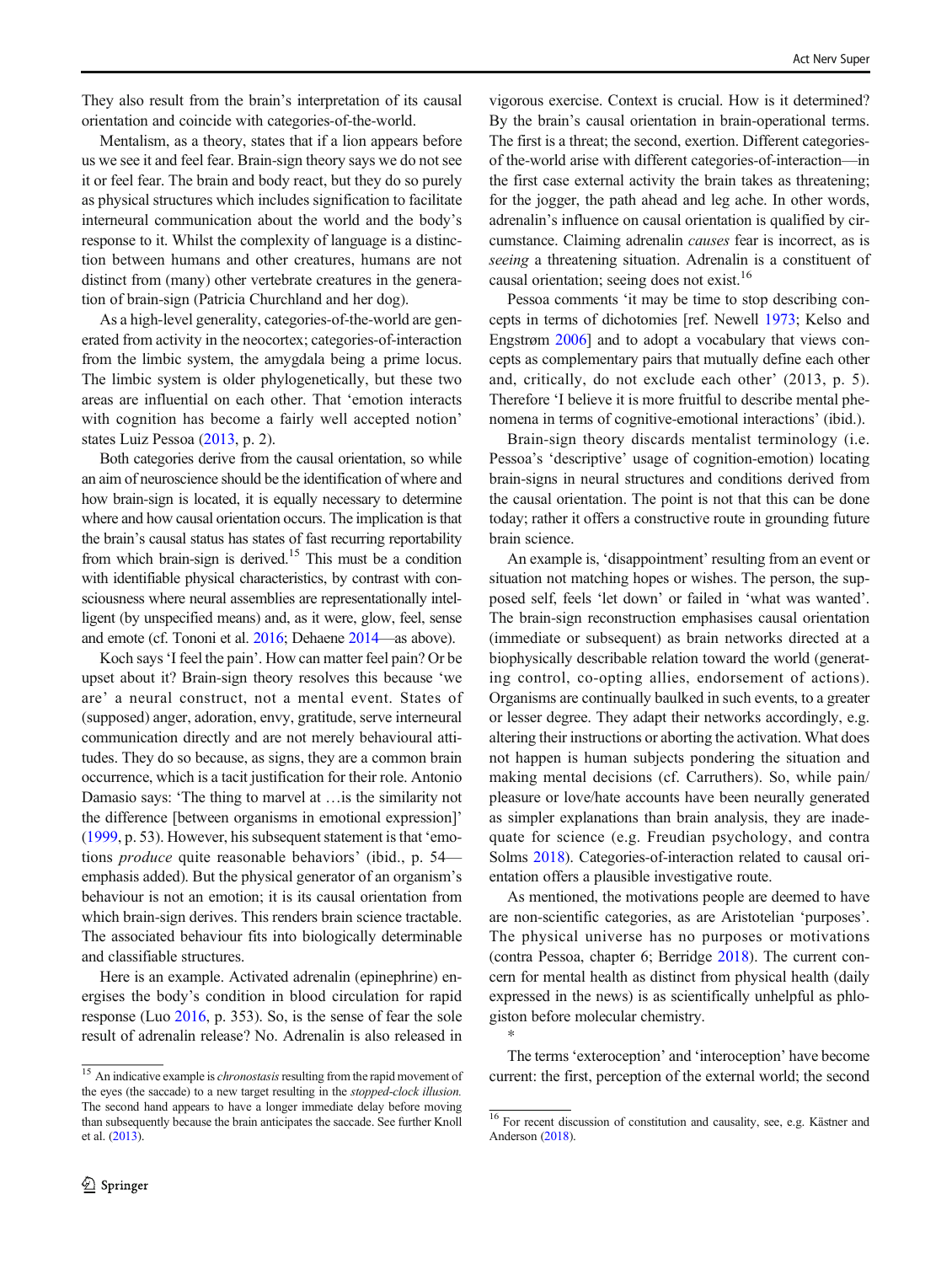perception of inner states of the body. Obviously, the terms presume the capacity for 'perception of…' As Cynthia Price and Carole Hooven put it: 'What becomes conscious, i.e. interoceptive awareness, involves the processing of inner sensations so they become available to conscious awareness' [\(2018\)](#page-16-0).

Erik Ceunen et al. ([2016](#page-15-0)) claim that ''Interoception' is a concept which relates to a…wide range of health…and psychological aspects of human life, playing a role in every individual…. A cursory glance at the literature is sufficient to see … a vast range of subjects.' The authors generate a list of 'inner' conditions including: medically defined symptoms, emotions in general, decision making, and subjective time perception. Pain is particularly significant. They quote The International Association for the Study of Pain (IASP). Pain is 'An unpleasant sensory and emotional experience associated with actual or potential tissue damage, or described in terms of such damage' (Merskey and Bogduk [1994](#page-16-0)). This makes no attempt at science. Giving this diversity a technical name does not solve the mind-body problem.

The authors say that 'The only thing determining whether something is interoceptive is whether it contributes to the subjective perception of body state.' So whether there is actual damage, in the case of pain, is irrelevant to interoception if it is felt. For example, 'The findings [of McGrath et al. [2013\]](#page-16-0) suggest that at least for major depression, and perhaps for mood and other disorders, there are two subgroups of patients…one…with an overactive anterior insula, the other… with an underactive anterior insula. These two…neurological biomarker patterns…are suggestive respectively of accurate and inaccurate perceivers…. Regardless of the accuracy with which individuals with mood and anxiety disorders can perceive sensory homeostatic afferent feedback, individuals with such disorders excessively rely on sources other than the actual bottom–up homeostatic pathways, giving more weight to maladaptive cognitive-emotional schemes of interpretation (Paulus and Stein [2010](#page-16-0)).' I.e. over- and underactive neural conditions generate 'biased' accounts.

This is supported by the authors' comment that 'Seth [\(2013](#page-16-0)) proposes that interoception…is not just passive, bottom–up processing, but…also involves active top–down activation to make predictions of the causes of sensory input. His view is…that perception is a process of not only afferent feedback, but also of predictions, and ultimately the integration of both, resulting in prediction errors.' An expanded constructivist account (cf. Koenderink and Krueger [2017](#page-15-0)), now concerning 'inner' states.

Brain-sign theory contributes twofold. There are no subjective phenomenological states, and there is a clear discrimination of the world as represented (including what is termed imagined and remembered), and a response to it. So, 'pain' which is *not* caused by body damage yet 'felt' is categories-ofthe-world and categories-of-interaction. The pain 'felt' is bodily, though an operational misnomer—i.e. how the brain categorises it as brain-sign. Major depression and mood disorders (categories-of-interaction) are neurologically communicated representations. Which is why they 'play a role for every individual,' as the authors say, and not because mental states exist or influence behaviour.

#### Language Redesigned

Language has been a great mystery. How does it raise us beyond other creatures? How can words change minds or influence actions? But at the heart of these questions is a profound mistake.

Brain-sign language is not language as generally supposed, i.e. that we (mentally) understand words and sentences and act upon them. Understanding is a prescientific concept, which dissolves a central plank of Kant's doctrine. But before addressing the mistake, the principles of the brain-sign theory approach are outlined.

Because the universe is physical, a scientific theory needs to determine the physical characteristics of the linguistic process. Language is not a phenomenon of mind. It is an evolved means for one organism to change the causal orientation of another (contra Chomsky, e.g. 2016; Dehaene [2014,](#page-15-0) p. 250). This is effected by the generation and reception of compression waves between brains from/to vocal mechanism and ears. In the case of humans, it also entails transmission by electromagnetic radiation via the eyes ('reading'). Physical transmission is a basic interorganism practice. Many creatures sign by molecular transmission for location marking. Urine spray is customary for dogs. So language has no transcendent characteristics. Complexity is the feature language offers, resulting from associated brain capacity.

The foundational principle is that language is 'learned' and maintained, not as words and sentences, but as neural elements of causal orientation. That is, words are linked (as brain-signs) with behavioural actions in relation to the organism's engagement with the world. For example, the word 'apple' activates behavioural networks associated with apples. When one brain (A) executes the transmission of compression waves to another (B), the word 'apple' occurs in the latter's brain as brain-sign. But the causal path for the word to become the brain-sign occurrence results from the association in B's brain with its causal orientation towards apples. In other words, brains do not have dictionaries of words with meaning. B's brain-sign of 'apple' is a signification of causal networks in B's brain. The word 'apple', which A and B then hold in common, is a joint association of causal possibilities (actions in the world) associated with apples. Words (socalled) are neural signifiers of causal orientations, i.e. subsets of the totality of possibilities, and not added mental conditions that are understood and can affect actions. How the brain generates brain-sign in this situation is not yet established. However, its operational function is on the same grounds as other brain-sign elements.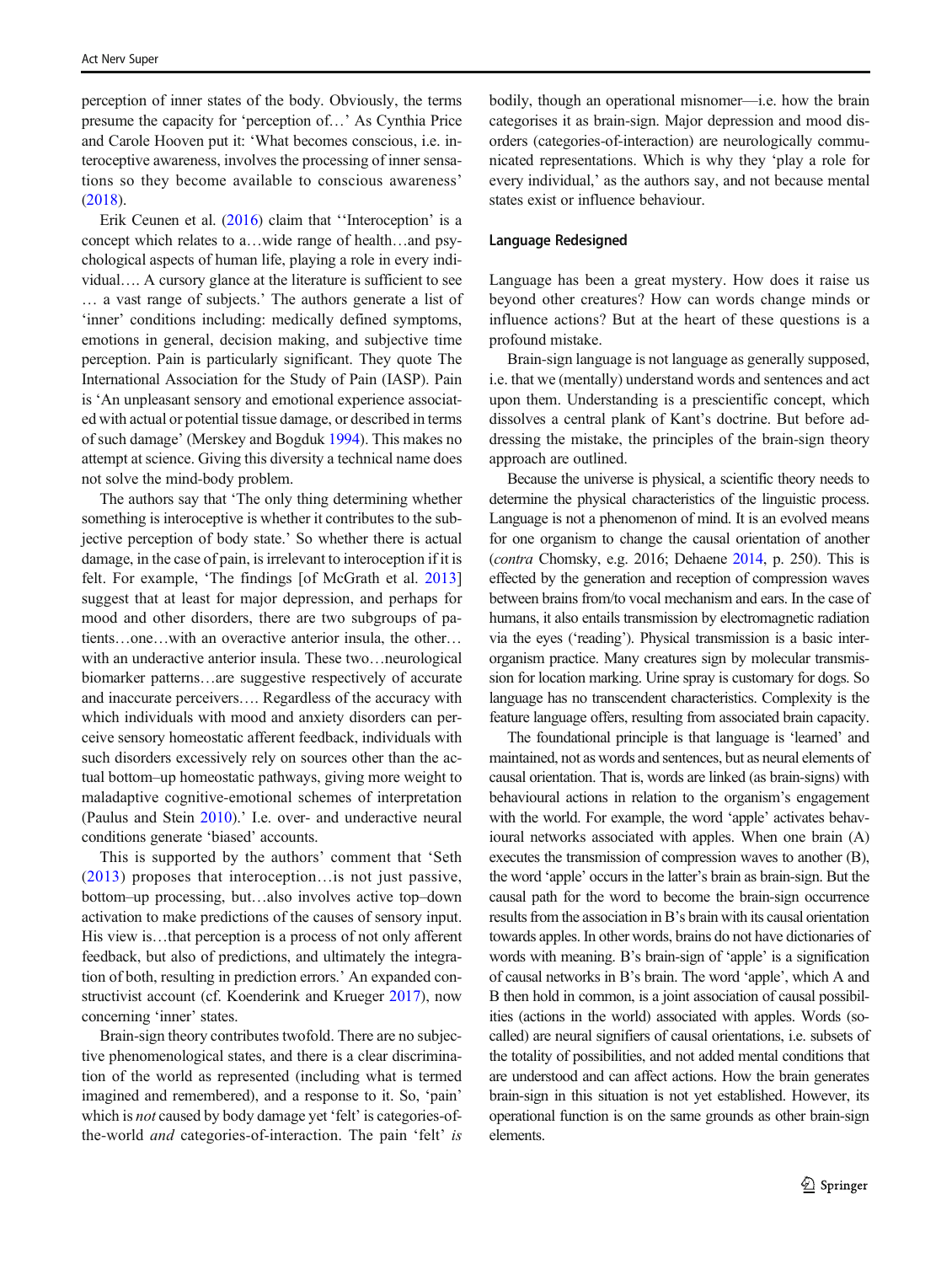Thus, in training an infant to associate a word with an object, the adult attempts to generate in the child the same neural operation he/she has. However, the adult has no access to the nature of his/ her own operative neural structure because that is not revealed by the brain in its operation. Brain-sign itself, as said, has no causal impact on the organism's own actions. It is purely a sign.

What seems to happen is that the adult points to an object and says its name. By that method, in an opaque way, the adult forces the word into the infant's head for each occasion the object is before it. But while this is an automatic method of the concerned parent (as 'supposed' by him/her), what happens is more complex. When the adult engages with an object with its brain causally orientated towards it, the neurally interpreted name as brainsign can also occur. These two brain-sign elements (object and word) coexist. This elaborate neural event is to be installed in the child. The child's brain is being trained to associate its causal orientation towards the object, from which its brain-sign of the object is derived, with its causal orientation towards the compression waves impact by which the name will become a linked neural structure. After the structure is built, and when activated by compression waves from an external source, the name will occur in the child as a brain-sign evoking the causal neural structures associated with the object. This replaces the notion of meaning. The 'sense' we know what a word means is the communicative act (cf. 'perception', '[Perception Redesigned](#page-9-0)'). The occurrent word does not reference the world object.

In summary, the causal orientation of one brain can alter the causal orientation of another, which is signified by the coincidence of brain-signs (words and objects) from those causal orientations. The word 'is', for example, evokes that to which causal orientation is possible, not the mysterious notion Being which inspired Heidegger ([\(1927\)](#page-15-0), 1962).<sup>17</sup> Searching for mental states of language is a misapplied effort. Of course, neuroscience should be concerned with the where and how brainsign is manufactured; but as a sign, it is not a gift of knowledge. Talking to each does not concern world reality; the words signify brain causality which is an 'invisible' reality.

As the infant grows, the causal properties of its brain develop, so associations with what a word (and its influence within sentences) signifies vastly expand in its potential action capability. This is inaccurately termed greater knowledge or wisdom. Reading a story (electromagnetic communication), while apparently an enjoyable occupation for the child (categories-of-interaction), is actually an engagement of the brain's causal orientations. No human gets to the raw processes of the brain because the brain builds its causal functionality and then signifies it for communication.

\*

The Preface to W.V.O. Quine's book Word and Object exactly reflects brain-sign functioning. 'Language is a social art…. There is no justification for collating linguistic meanings unless in terms of men's dispositions to respond overtly to socially observable stimulations. An effect of recognizing this limitation is that the enterprise of translation is found to be involved in a systematic indeterminacy' ([1960,](#page-16-0) p. ix). The point is not that 'dispositions to respond' or 'stimulations' are not the base conditions for 'indeterminacy'. It is that brain communication by signification depends upon neural structures (causal orientations) which are different in individuals, particularly across languages. They serve an often communicative adequacy.

# Summary

Brain-sign theory offers an account accessible as science which mentalism does not.

Subjectivity is replaced by biology enabling collective action amongst organisms. That behaviour exists in comparatively primitive organisms but reaches its complexity-zenith and flexibility in humans, who co-signify the world in which joint action can occur. It is not an input to the brain, but aprofile of action in the world held in common. Many writers emphasise the ability of humans to communicate, but their approach is dogged by the history of mind as a private individualised condition.

The theory has two major impacts. (1) The structures and states of neural causal orientations, from which brain-signs derive, require a descriptive vocabulary identifying resulting behaviour. This is a major task since there is no likelihood of one-toone correspondence, and causal brain states are highly complex. However the assumptions of mentalism obscure this crucial activity. Indeed, it is likely that the current identification of active brain areas associated with mental function is often associated with causal orientations. However, brain-signs are brain explanations of its operation which may, therefore, aid neuroscientific investigation. (2) The theory alters human self-conception, including denial of knowledge. Humans neither know nor believe anything. Neural structures and states determine the organism's action in the world, not word formations or feelings. This way of viewing human life is a scientific upgrade from psychology. While radical as a proposal—though individuals have proffered adjacent hypotheses—the function of brain-sign completes a scientific account that potentially could improve human decision making and behaviour, so influencing adaptation and survival. These will be long term developments.

Brain-sign is a scientific hypothesis. But the actuality of its implementation cannot be known (or explained). As Galileo said, 'There is not a single effect in nature…such that the most ingenious theorist can arrive at a complete understanding of it.'<sup>18</sup> Brain-sign theory is why.

 $17$  Heidegger says: 'It is said that 'Being' is the most universal and emptiest of concepts.' Being and Time (p. 2).  $\frac{18}{18}$  Quoted from Chomsky [2016,](#page-15-0) p. 91.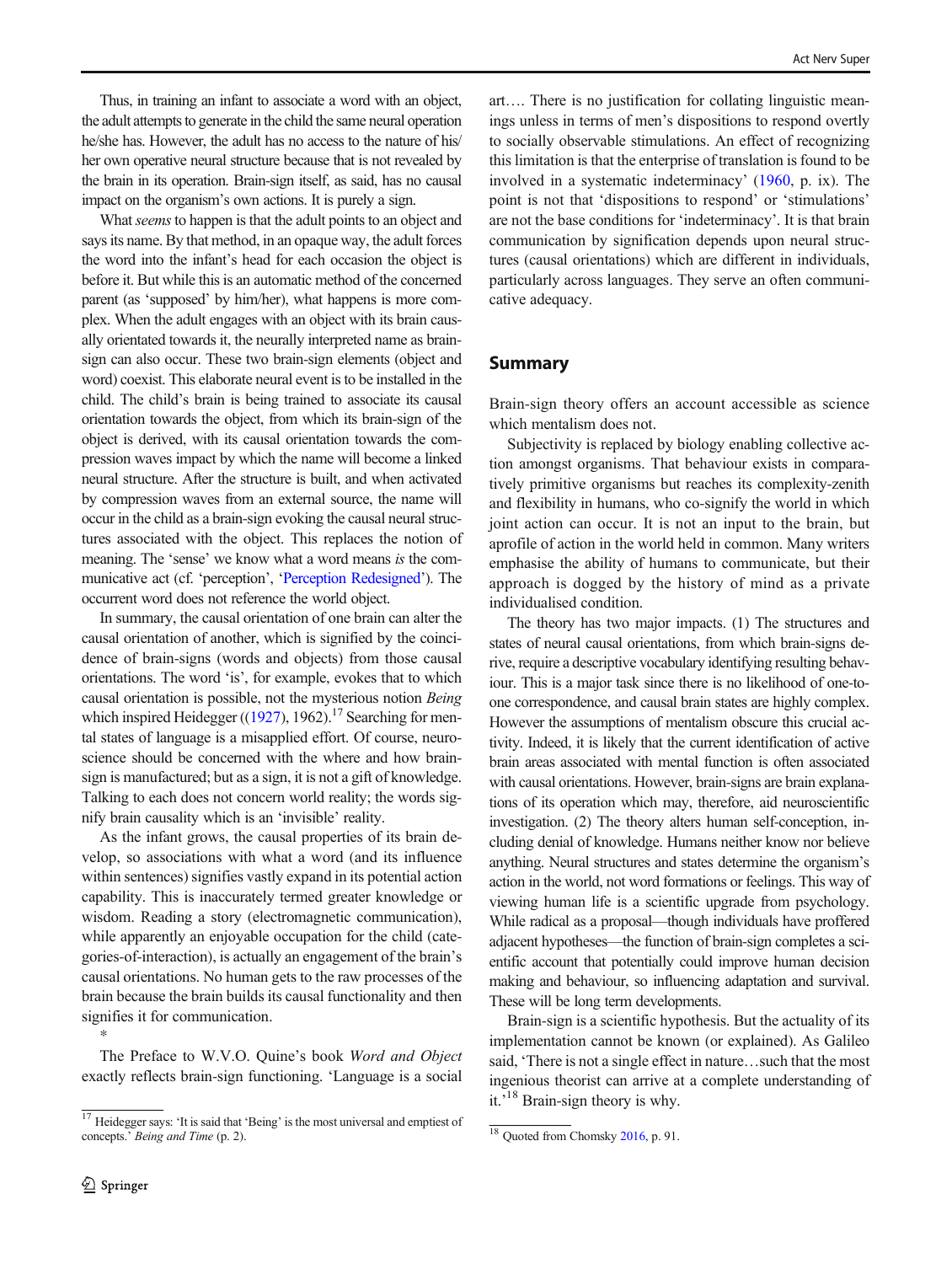#### <span id="page-15-0"></span>Compliance with Ethical Standards

Conflict of Interest The author declares that he has no conflict of interest.

Open Access This article is licensed under a Creative Commons Attribution 4.0 International License, which permits use, sharing, adaptation, distribution and reproduction in any medium or format, as long as you give appropriate credit to the original author(s) and the source, provide a link to the Creative Commons licence, and indicate if changes were made. The images or other third party material in this article are included in the article's Creative Commons licence, unless indicated otherwise in a credit line to the material. If material is not included in the article's Creative Commons licence and your intended use is not permitted by statutory regulation or exceeds the permitted use, you will need to obtain permission directly from the copyright holder. To view a copy of this licence, visit [http://creativecommons.org/licenses/by/4.0/](https://doi.org/).

# **References**

- Anderson, M. L. (2014). After phrenology: neural reuse and the interactive brain. A Bradford book. MIT Press.
- Baars, B. J. (1997). In the theater of consciousness. New York: Oxford University Press.
- Bargh, J. A. (2005). Demystifying the will: toward demystifying the nonconscious control of social behavior. In R. R. Hassin, J. S. Uleman, & J. A. Bargh (Eds.), The new unconscious (pp. 37–58). Oxford University Press.
- Barrington, R., Gunton, M., Barton, M., Grey, I, Hugh-Jones, T. (2014) Why a tiny male creates a big-wheel masterpiece. In Life story, BBC Books.
- Baumeister, R. F., Bratslavsky, E., Muraven, M., & Tice, D. M. (1998). Ego depletion: Is the active self a limited resource? Journal of Personality and Social Psychology, 74(5), 1252–1265.
- Berridge, K. C. (2018). Evolving concepts of emotion and motivation. Frontiers in Psychology, 9, 1647. [https://doi.org/10.3389/fpsyg.](https://doi.org/10.3389/fpsyg.2018.01647) [2018.01647](https://doi.org/10.3389/fpsyg.2018.01647).
- Block, N. (1995). On a confusion about a function of consciousness. Behavioral and Brain Sciences, 18(2), 227–287. [https://doi.org/10.](https://doi.org/10.1017/S0140525X00038188) [1017/S0140525X00038188](https://doi.org/10.1017/S0140525X00038188).
- Block, N. (2015). Consciousness, big science, and conceptual clarity. In G. Marcus & J. Freeman (Eds.), The future of the brain (pp. 161– 176). Princeton University Press.
- Butler, R. (2012). The arts of deception: mimicry and camouflage. Monga Bay Rainforest Diversity. [https://rainforests.mongabay.com/0306.](https://rainforests.mongabay.com/0306.htm) [htm.](https://rainforests.mongabay.com/0306.htm)
- Buzsáki, G. (2019). The brain from inside out. Oxford University Press.
- Carruthers, P. (2011). The opacity of mind: an integrative theory of selfknowledge. Oxford University Press.
- Carruthers, P. (2018). There is no such thing as conscious thought. Scientific American. [https://www.scientificamerican.com/article/](https://www.scientificamerican.com/article/thereso-uch-hingsonscious-hought/) [there-is-no-such-thing-as-conscious-thought/](https://www.scientificamerican.com/article/thereso-uch-hingsonscious-hought/).
- Ceunen, E., Vlaeyen, J. W. S., & Diest, I. V. (2016). On the origins of interoception. Frontiers in Psychology. [https://doi.org/10.3389/](https://doi.org/10.3389/fpsyg.2016.00743) [fpsyg.2016.00743](https://doi.org/10.3389/fpsyg.2016.00743).
- Chabris, C. F., & Simons, D. J. (2010). The invisible Gorilla: how our intuitions deceive us. Crown Publishers.
- Chalmers, D. J. (1996). The conscious mind: in search of a fundamental theory. Oxford University Press.
- Chater, N. (2018). The mind is flat: the illusion of mental depth and the improvised mind. Allen Lane.
- Chomsky, N. (2016). What kind of creatures are we? Columbia University Press.
- Churchland, P. M. (1981). Eliminative materialism and the propositional attitudes. The Journal of Philosophy, LXXVIII. [https://doi.org/10.](https://doi.org/10.5840/jphil198178268) [5840/jphil198178268.](https://doi.org/10.5840/jphil198178268)
- Churchland, P. S. (2013). Touching a nerve: our brain, our selves. W.W. Norton.
- Clapson, P. (2016). Communication without consciousness: the theory of brain-sign. Activitas Nervosa Superior., 58, 84-107. [https://doi.org/](https://doi.org/10.1007/BF03379739A) [10.1007/BF03379739A](https://doi.org/10.1007/BF03379739A).
- Cobb, M. (2020). The idea of the brain: a history. Profile Books Ltd..
- Crick, F., & Koch, C. (2003). A framework for consciousness. Nature Neuroscience, 6(2), 119–126.
- Damasio, A. (1999). The feeling of what happens. William Heineman.
- Dawkins, R., & Krebs, J. R. (1978). Animal signals: information or manipulation? Behavioral ecology: an evolutionary approach (Vol. 2, pp. 282–309). Sinauer Associates, Inc..
- Dehaene, S. (2014). Consciousness and the brain: deciphering how the brain codes thoughts. Viking Penguin.
- Dehaene, S., & Changeux, J.-P. (2011). Experimental and theoretical approaches to conscious processing. Neuron, 70, 200–227. [https://](https://doi.org/10.1016/j.neuron.2011.03.018) [doi.org/10.1016/j.neuron.2011.03.018.](https://doi.org/10.1016/j.neuron.2011.03.018)
- Dehaene, S., Lau, H., & Kouider, S. (2017). What is consciousness, and could machines have it? Science, 358(6362), 486–492. [https://doi.](https://doi.org/10.1126/science.aan8871) [org/10.1126/science.aan8871](https://doi.org/10.1126/science.aan8871).
- Dennett, D. (1991). Consciousness explained. Little, Brown and Company.
- Dennett, D. (2017). From Bacteria to Bach and Back. Allen Lane.
- Donald, M. (2001). A mind so rare: the evolution of human consciousness. New York: Norton.
- Durt, C., Fuchs, T., & Tewes, C. (2017). Embodiment, enaction, and culture: investigating the constitution of the shared world. MIT Press.
- Frässle, S. J., Sommer, J., Jansen, A., Naber, M., & Einhauser, W. (2014). Binocular rivalry: frontal activity relates to inspection and action but not to perception. Journal of Neuroscience, 34(5), 1738–1747. [https://doi.org/10.1523/JNEUROSCI.4403-13.2014.](https://doi.org/10.1523/JNEUROSCI.4403-13.2014)
- Frith, C. D., & Rees, G. (2017). Methodologies for identifying the neural correlates of consciousness. In M. Schneider & M. Velmans (Eds.), The Blackwell companion to consciousness (2nd ed., pp. 591–606). Blackwell Publishers.
- Heidegger, M. ((1927), 1962). Being and time. Trans. J. Macquarrie and E. Robinson. Basil Blackwell.
- Hume, D. (1739). A treatise of human nature. London: John Noon.
- Husserl, E. ((1954) 1989). The crisis of European sciences and transcendental philosophy: an introduction to phenomenological philosophy. Trans. D. Carr. North Western University Press.
- James, W. (1890). Principles of psychology. New York: Holt.
- Kant, I. ((1787), 1933). Immanuel Kant's critique of pure reason. Trans. N.K. Smith. The MacMillan Press.
- Kästner, L., & Anderson, L. M. (2018). Intervening into mechanisms: prospects and challenges. Philosophy Compass. [https://doi.org/10.](https://doi.org/10.1111/phc3.12546) [1111/phc3.12546.](https://doi.org/10.1111/phc3.12546)
- Kelso, J. A., & Engstrøm, D. A. (2006). The complementary nature. Cambridge: MIT Press.
- Knoll, J., Morrone, M., & Bremmer, F. (2013). Spatio-temporal topography of saccadic overestimation of time. Vision Research, 83, 56–65. <https://doi.org/10.1016/j.visres.2013.02.013>.
- Koch, C. (2018). What is consciousness? Nature, 557, S8–S12.
- Koenderink, J., & Krueger, J. (2017). Rationality, perception and the allseeing eye. Psychonomic Bulletin and Review. [https://doi.org/10.](https://doi.org/10.1162/biot.2009.4.2.167) [1162/biot.2009.4.2.167.](https://doi.org/10.1162/biot.2009.4.2.167)
- Kuhn, T. (1962). The Structure of Scientific Revolutions. University of Chicago Press.